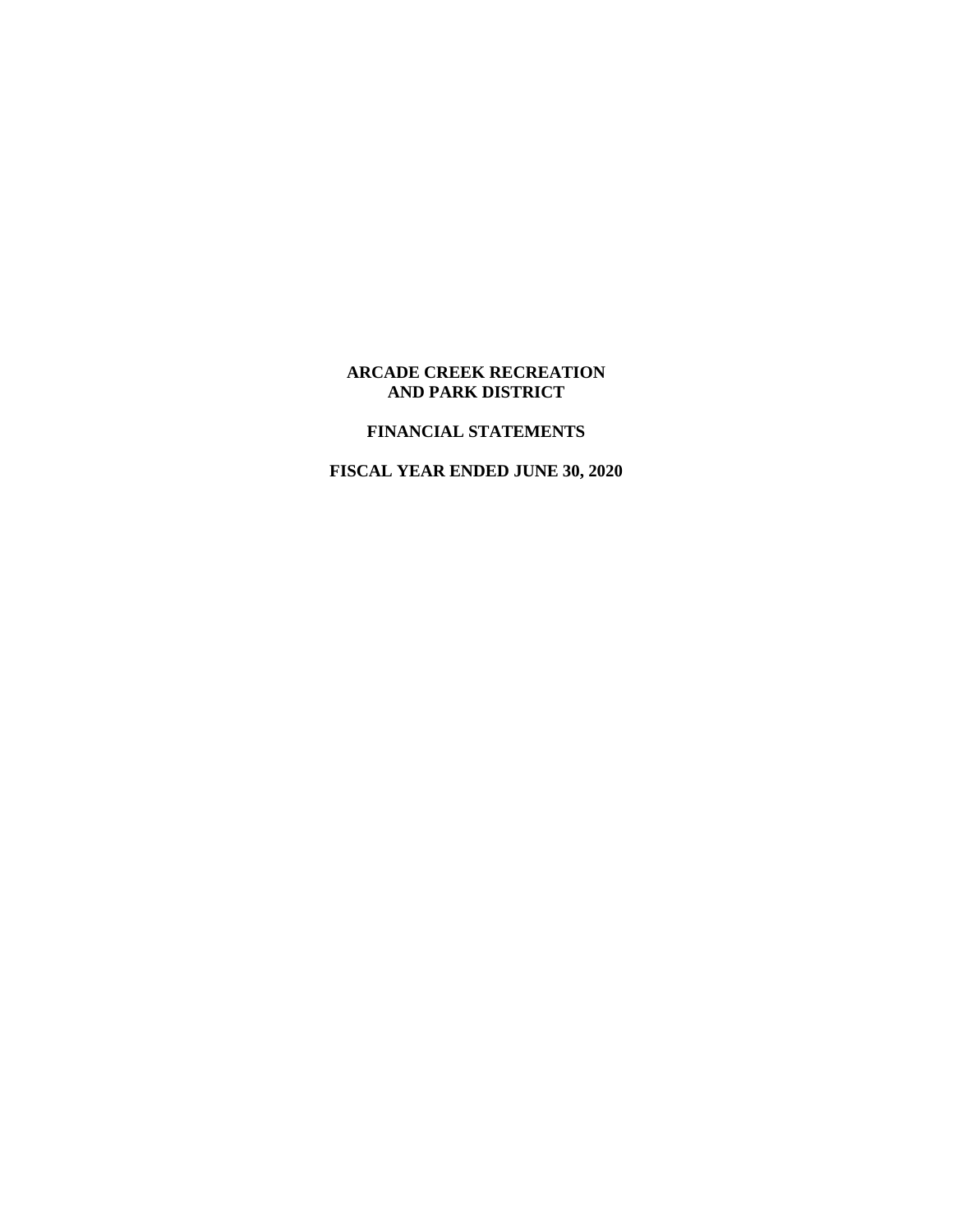# **Table of Contents**

| <b>Basic Financial Statements:</b>                                                                         |  |
|------------------------------------------------------------------------------------------------------------|--|
| Government-Wide Financial Statements:                                                                      |  |
|                                                                                                            |  |
|                                                                                                            |  |
| <b>Fund Financial Statements</b>                                                                           |  |
| <b>Governmental Funds:</b>                                                                                 |  |
|                                                                                                            |  |
| Reconciliation of the Governmental Funds Balance Sheet to the                                              |  |
| Government-Wide Statement of Net Position - Governmental Activities [10011] [6] 6                          |  |
|                                                                                                            |  |
| Reconciliation of the Statement of Revenues, Expenditures and Changes                                      |  |
| In Fund Balances of Governmental Funds to the Government-Wide                                              |  |
|                                                                                                            |  |
|                                                                                                            |  |
| Required Supplementary Information                                                                         |  |
| Budgetary Comparison Schedule-General Fund<br>1990 - Ann ann ann an Comparison Schedule-General Fund<br>22 |  |
|                                                                                                            |  |
| Schedule of the District Pension Contributions [11] 24 and 24                                              |  |
|                                                                                                            |  |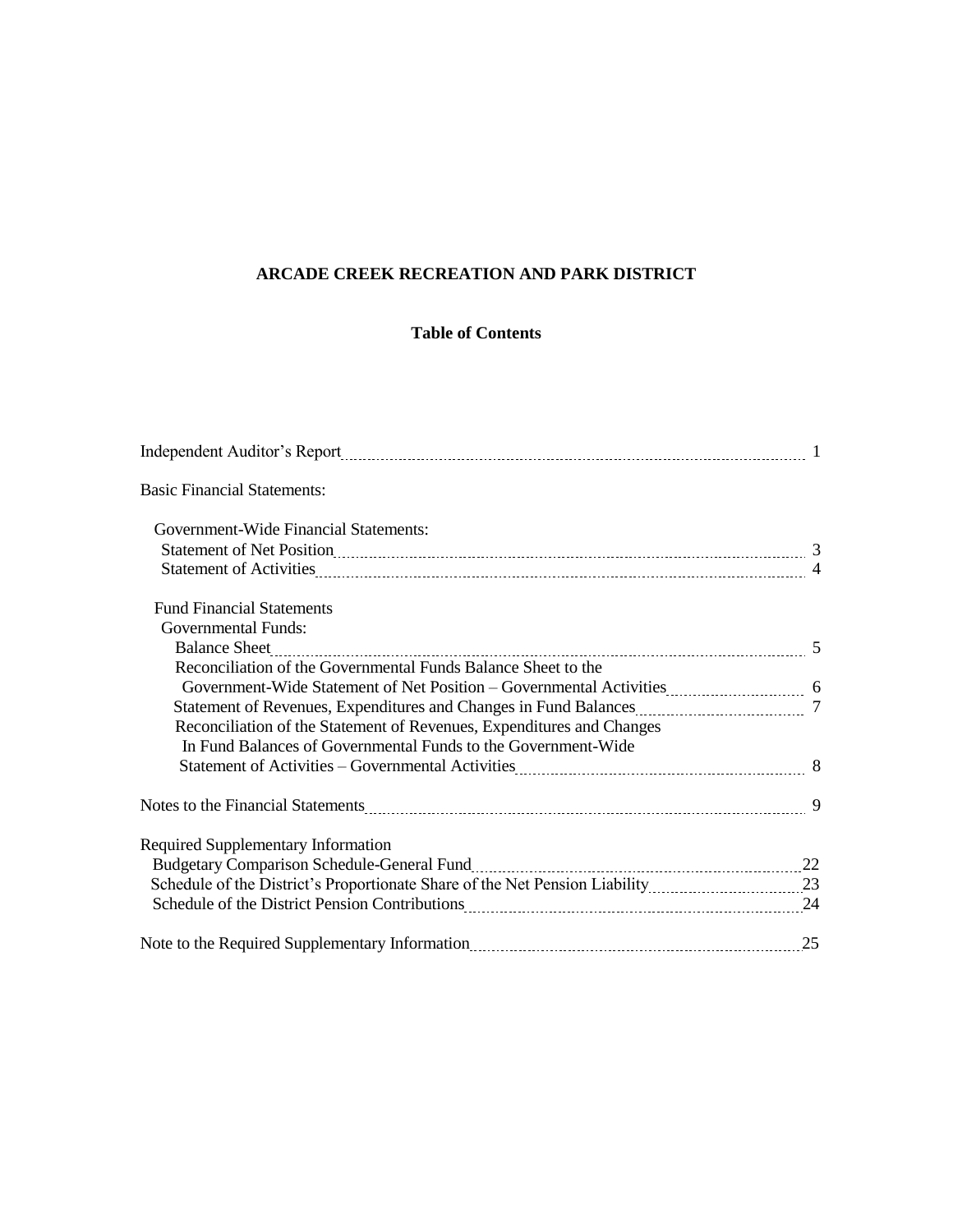# LARRY BAIN, CPA

An Accounting Corporation

# 2148 Frascati Drive, El Dorado Hills, CA / 916.601-8894 [lpbain@sbcglobal.net](mailto:auditor@marcello-cpa.com)

# **INDEPENDENT AUDITOR'S REPORT**

To the Board of Directors Arcade Creek Recreation and Park District Sacramento, California

We have audited the accompanying financial statements of the governmental activities and fund information which comprise the basic financial statements of Arcade Creek Recreation and Park District as of and for the fiscal year ended June 30, 2020, and the related notes to the financial statements, which collectively make up the basic financial statements, as listed in the table of contents

## **Management's Responsibility for the Financial Statements**

Management is responsible for the preparation and fair presentation of these financial statements in accordance with the accounting principles generally accepted in the United States of America; this includes the design, implementation and maintenance of internal control relevant to the preparation and fair presentation of financial statements that are free from material misstatement, whether due to fraud or error.

#### **Auditors' Responsibility**

Our Responsibility is to express an opinion on these financial statements based on our audit. We conducted our audit in accordance with auditing standards generally accepted in the United States of America. Those standards require that we plan and perform the audit to obtain reasonable assurance about whether the financial statements are free of material misstatement.

An audit includes performing procedures to obtain audit evidence about the amounts and disclosures in the financial statements. The procedures selected depend on the auditor's judgment, including the assessment of the risks of material misstatement of the financial statements, whether due to fraud or error. In making those risk assessments, the auditor considers internal control relevant to the District's preparation and fair presentation of the financial statements in order to design audit procedures that are appropriate in the circumstances, but not for the purpose of expressing an opinion on the effectiveness of the District's internal control. Accordingly, we express no such opinion. An audit also includes evaluating the appropriateness of accounting policies used and the reasonableness of significant accounting estimates made by management, as well as evaluating the overall financial statement presentation.

We believe that the audit evidence we have obtained is sufficient and appropriate to provide a basis for our audit opinions.

## **Opinions**

In our opinion, the basic financial statements referred to above present fairly, in all material respects, the respective financial position of the governmental activities and fund information of the Arcade Creek Recreation and Park District as of June 30, 2020, and the changes in financial position, of those activities and funds for the fiscal year then ended in conformity with U.S. generally accepted accounting principles.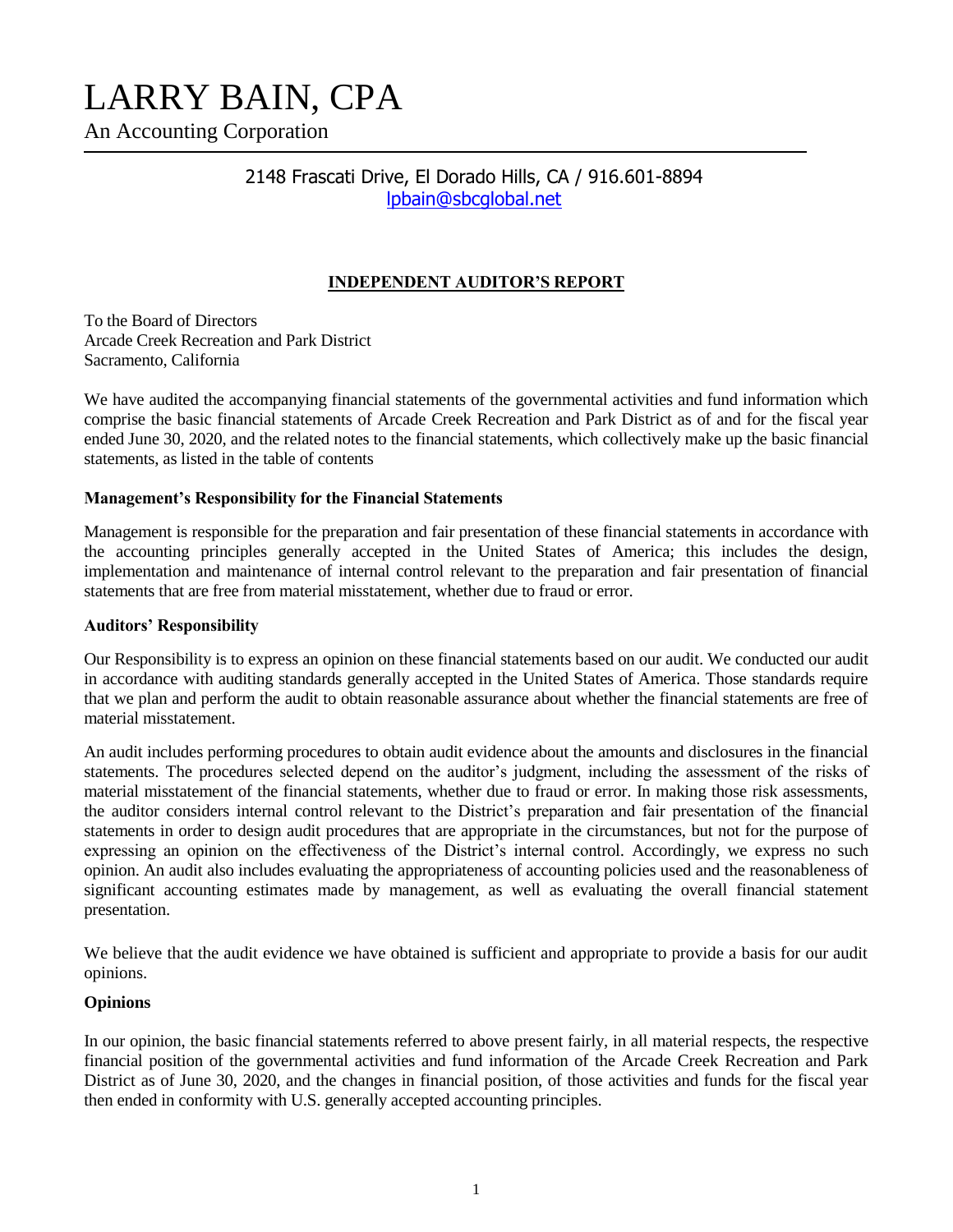# **Other Matters**

## *Required Supplementary Information*

The Arcade Creek Recreation and Park District has not presented the Management Discussion and Analysis, that accounting principles generally accepted in the United States has determined is necessary to supplement, although not required to be part of, the basic financial statements.

The required supplementary information other than Management Discussion and Analysis, described as the budgetary comparison for the General fund on page 22 the Arcade Creek Recreation and Park District Employees' Retirement System Schedule of the District's Proportionate Share of the Net Pension Liability and the Retirement System Schedule of the District's Contributions on pages 23 and 24,; be presented to supplement the basic financial statements. Such information, although not a part of the basic financial statements, is required by the Governmental Accounting Standards Board (GASB), who considers it to be an essential part of financial reporting for placing the basic financial statements in an appropriate operational, economic, or historical context. We have applied certain limited procedures to the required supplementary information in accordance with auditing standards generally accepted in the United States of America, which consisted of inquiries of management about the methods of preparing the information and comparing the information for consistency with management's responses to our inquiries, the basic financial statements, and other knowledge we obtained during our audit of the basic financial statements. We do not express an opinion or provide any assurance on the information because the limited procedures do not provide us with sufficient evidence to express an opinion or provide any assurance.

*Larry Bain, CPA An Accounting Corporation*

October 16, 2020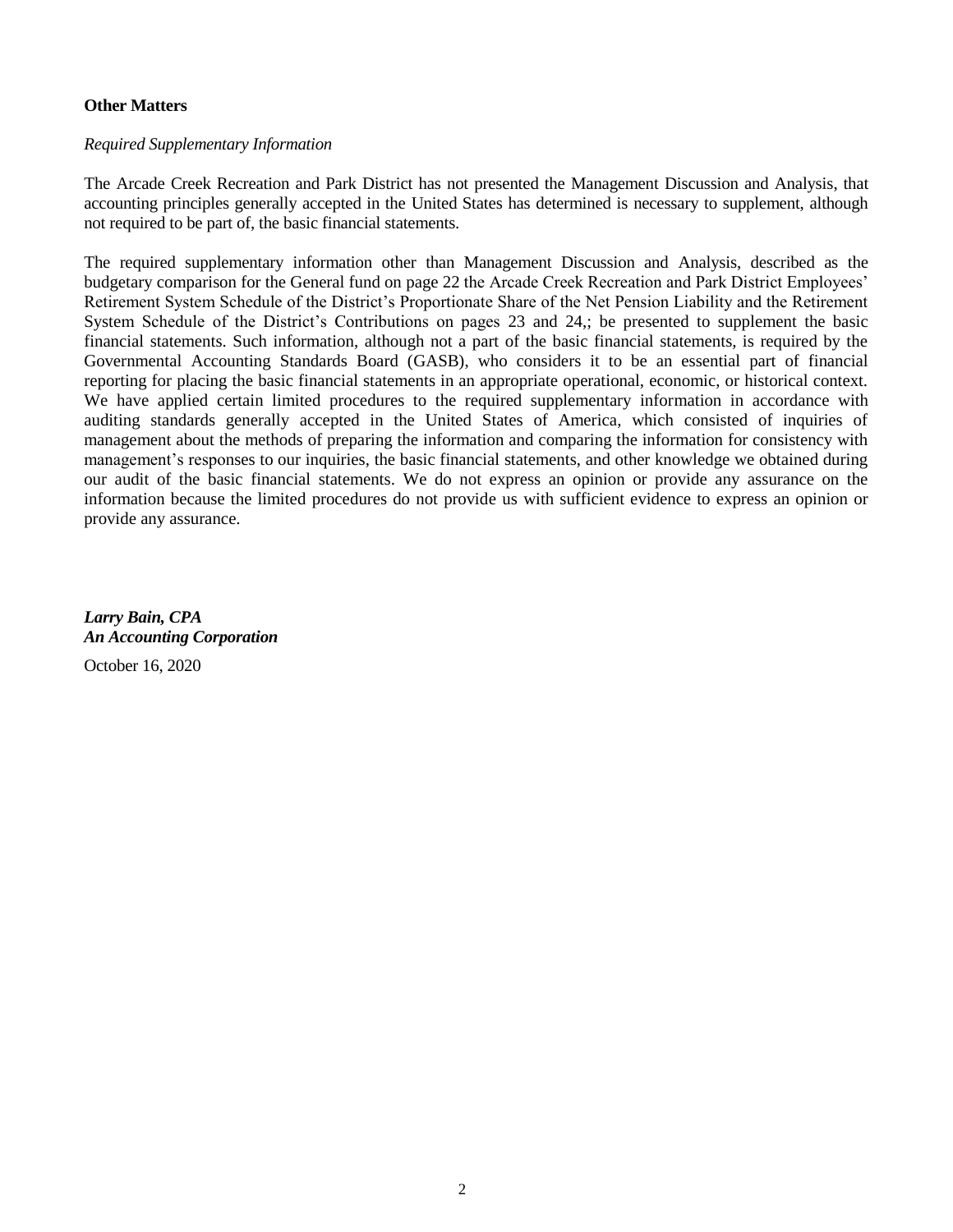# **STATEMENT OF NET POSITION JUNE 30, 2020**

|                                                 | Activities      |
|-------------------------------------------------|-----------------|
| Assets                                          |                 |
| Cash and investments                            | \$<br>425,895   |
| Interest receivable                             | 6,397           |
| Restricted cash and investments                 | 449,437         |
| <b>Total Current Assets</b>                     | 881,729         |
| Noncurrent assets                               |                 |
| Capital assets:                                 |                 |
| Land                                            | 264,541         |
| Buildings and improvements                      | 7,732,637       |
| Equipment                                       | 171,047         |
| Less: accumulated depreciation                  | (3,840,989)     |
| Total noncurrent assets                         | 4,327,236       |
| <b>Total assets</b>                             | 5,208,965       |
| Deferred Outflows of Resources                  |                 |
| Deferred outflows pensions                      | 204,437         |
| Liabilities                                     |                 |
| Current liabilities:                            |                 |
| Claims payable                                  | 5,051           |
| Accrued payroll                                 | 10,377          |
| Deposits from others                            | 294             |
| Line of credit                                  | 3,500           |
| <b>Total Current Liabilities</b>                | 19,222          |
| Noncurrent liabilities:                         |                 |
| Due within one year                             | 38,334          |
| Due in more than one year                       | 490,182         |
| Total noncurrent liabilities                    | 528,516         |
| <b>Total liabilities</b>                        | 547,738         |
| Deferred Inflows of Resources                   |                 |
| Deferred inflows-pension                        | 210,911         |
| Net Position (Deficit)                          |                 |
| Invested in capital assets, net of related debt | 4,327,236       |
| Restricted for other                            | 453,495         |
| Unrestricted net position (deficit)             | (125,978)       |
| Total net position                              | \$<br>4,654,753 |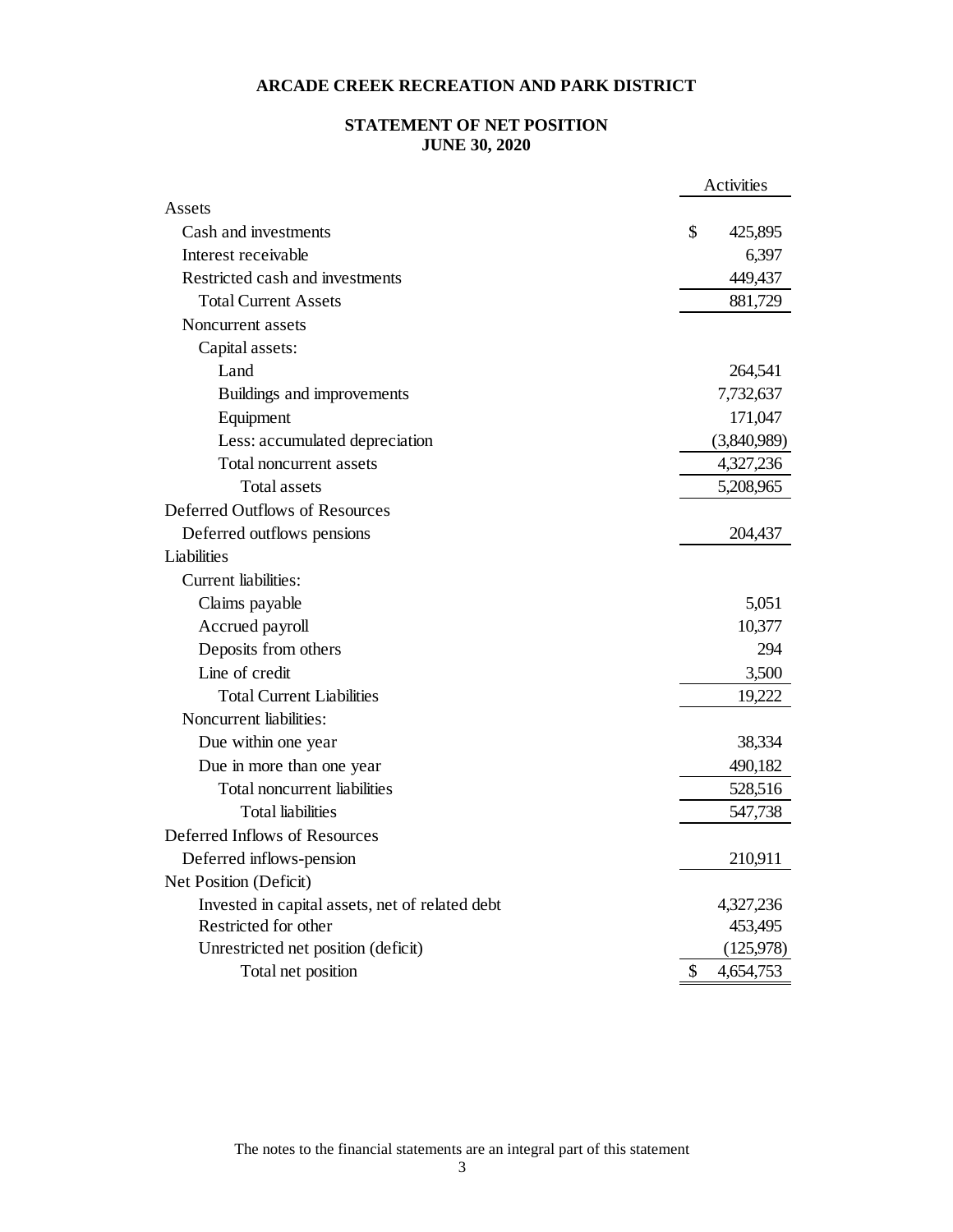# **STATEMENT OF ACTIVITIES JUNE 30, 2020**

|                               |    |          | Charges for | Capital Grants |    | <b>Operating Grants</b>             |            |
|-------------------------------|----|----------|-------------|----------------|----|-------------------------------------|------------|
|                               |    | Expenses | Services    |                |    | and Contributions and Contributions | Total      |
|                               |    |          |             |                |    |                                     |            |
| Governmental Activities:      |    |          |             |                |    |                                     |            |
| Recreation services           | S. | 950,697  | 93,461      | \$<br>21,008   | \$ | 121,676                             | (714, 552) |
| Interest on long-term debt    |    | 10,609   |             |                |    |                                     | (10,609)   |
|                               |    |          |             |                |    |                                     |            |
| Total governmental activities |    | 961,306  | 93,461      | \$<br>21,008   |    | 121,676                             | (725,161)  |

| <b>General Revenues:</b>                  |           |
|-------------------------------------------|-----------|
| Property tax, levied for general purposes | 640,520   |
| Investment income                         | 14,498    |
| Sale of asets                             | 18,235    |
| Other                                     | 8,282     |
| Total general revenues                    | 681,535   |
| Change in net position                    | (43,626)  |
| Net position - beginning                  | 4,698,379 |
| Net position - ending                     | 4,654,753 |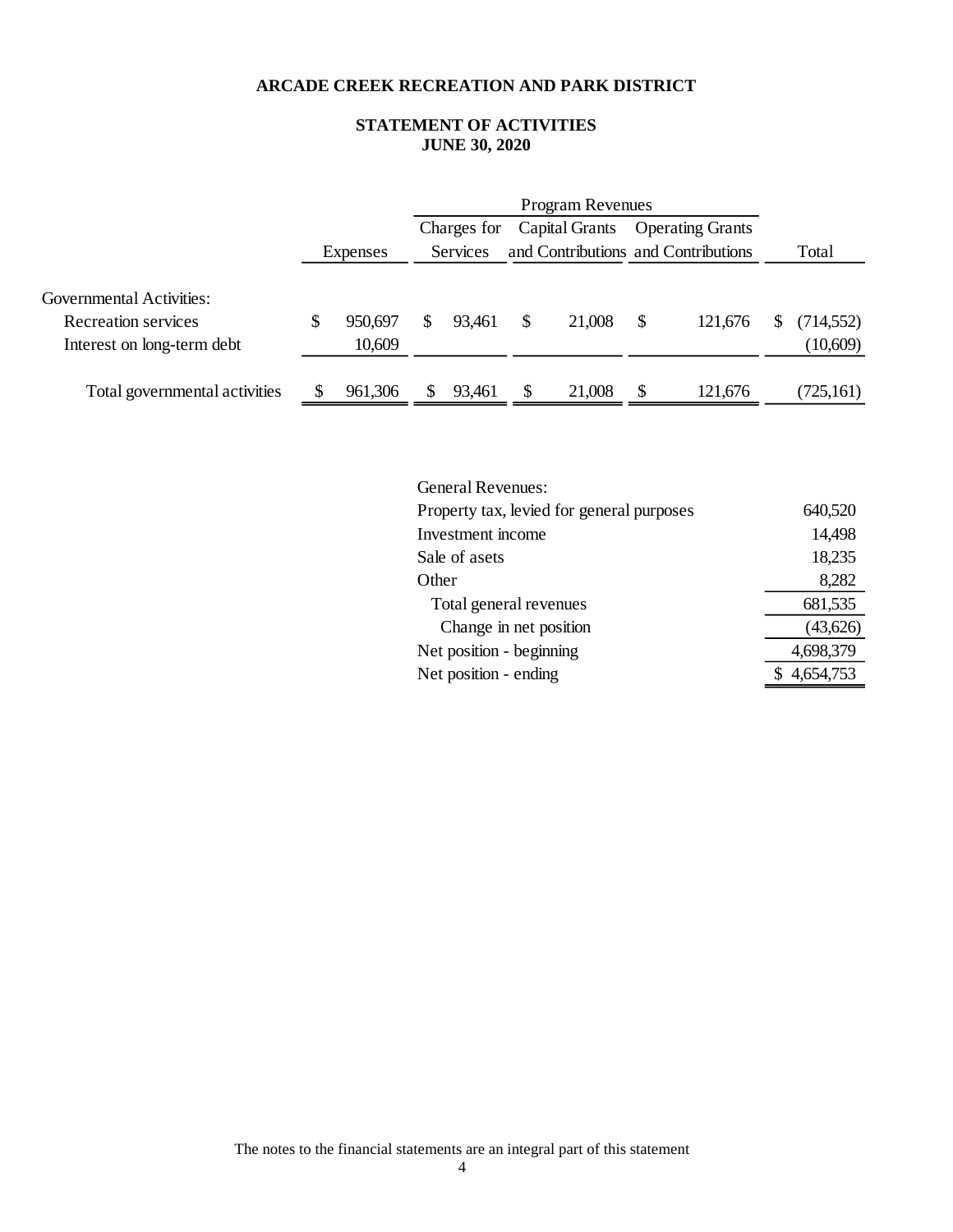# **GOVERNMENTAL FUNDS BALANCE SHEET JUNE 30, 2020**

|                                            |                         |         |    | Special Revenue |                           |                 |               | Capital Project |                           |              |
|--------------------------------------------|-------------------------|---------|----|-----------------|---------------------------|-----------------|---------------|-----------------|---------------------------|--------------|
|                                            |                         |         |    |                 | Funds                     |                 |               | Fund            |                           | Total        |
|                                            |                         | General |    | Developer       |                           | Non-Major       |               | District        |                           | Governmental |
|                                            |                         | Fund    |    | Deposits        |                           | <b>ADA Fund</b> |               | Projects        |                           | Funds        |
| Assets                                     |                         |         |    |                 |                           |                 |               |                 |                           |              |
| Cash and investments                       | \$                      | 420,036 | \$ |                 | \$                        |                 | \$            | 5,859           | \$                        | 425,895      |
| Interest receivable                        |                         | 2,058   |    | 4,045           |                           | 13              |               | 281             |                           | 6,397        |
| Restricted cash and investments            |                         |         |    | 448,089         |                           | 1,348           |               |                 |                           | 449,437      |
| <b>Total assets</b>                        | $\sqrt[6]{\frac{1}{2}}$ | 422,094 | \$ | 452,134         | $\boldsymbol{\mathsf{S}}$ | 1,361           | $\mathcal{S}$ | 6,140           | $\boldsymbol{\mathsf{S}}$ | 881,729      |
| Liabilities and Fund Balances              |                         |         |    |                 |                           |                 |               |                 |                           |              |
| Liabilities                                |                         |         |    |                 |                           |                 |               |                 |                           |              |
| Claims payable                             | \$                      | 5,051   | \$ |                 | \$                        |                 | \$            |                 | \$                        | 5,051        |
| Accrued payroll                            |                         | 10,377  |    |                 |                           |                 |               |                 |                           | 10,377       |
| Deposits from others                       |                         |         |    |                 |                           |                 |               | 295             |                           | 295          |
| Line of credit                             |                         |         |    |                 |                           |                 |               | 3,500           |                           | 3,500        |
| <b>Total liabilities</b>                   |                         | 15,428  |    |                 |                           |                 |               | 3,795           |                           | 19,223       |
| <b>Fund Balances</b>                       |                         |         |    |                 |                           |                 |               |                 |                           |              |
| Restricted                                 |                         |         |    | 452,134         |                           | 1,361           |               |                 |                           | 453,495      |
| Assigned                                   |                         | 160,000 |    |                 |                           |                 |               | 2,345           |                           | 162,345      |
| Unassigned                                 |                         | 406,666 |    |                 |                           |                 |               |                 |                           | 406,666      |
| Total fund balances                        |                         | 566,666 |    | 452,134         |                           | 1,361           |               | 2,345           |                           | 1,022,506    |
| <b>Total Liabilities and Fund Balances</b> | \$                      | 582,094 | \$ | 452,134         | \$                        | 1,361           | \$            | 6,140           | \$                        | 1,041,729    |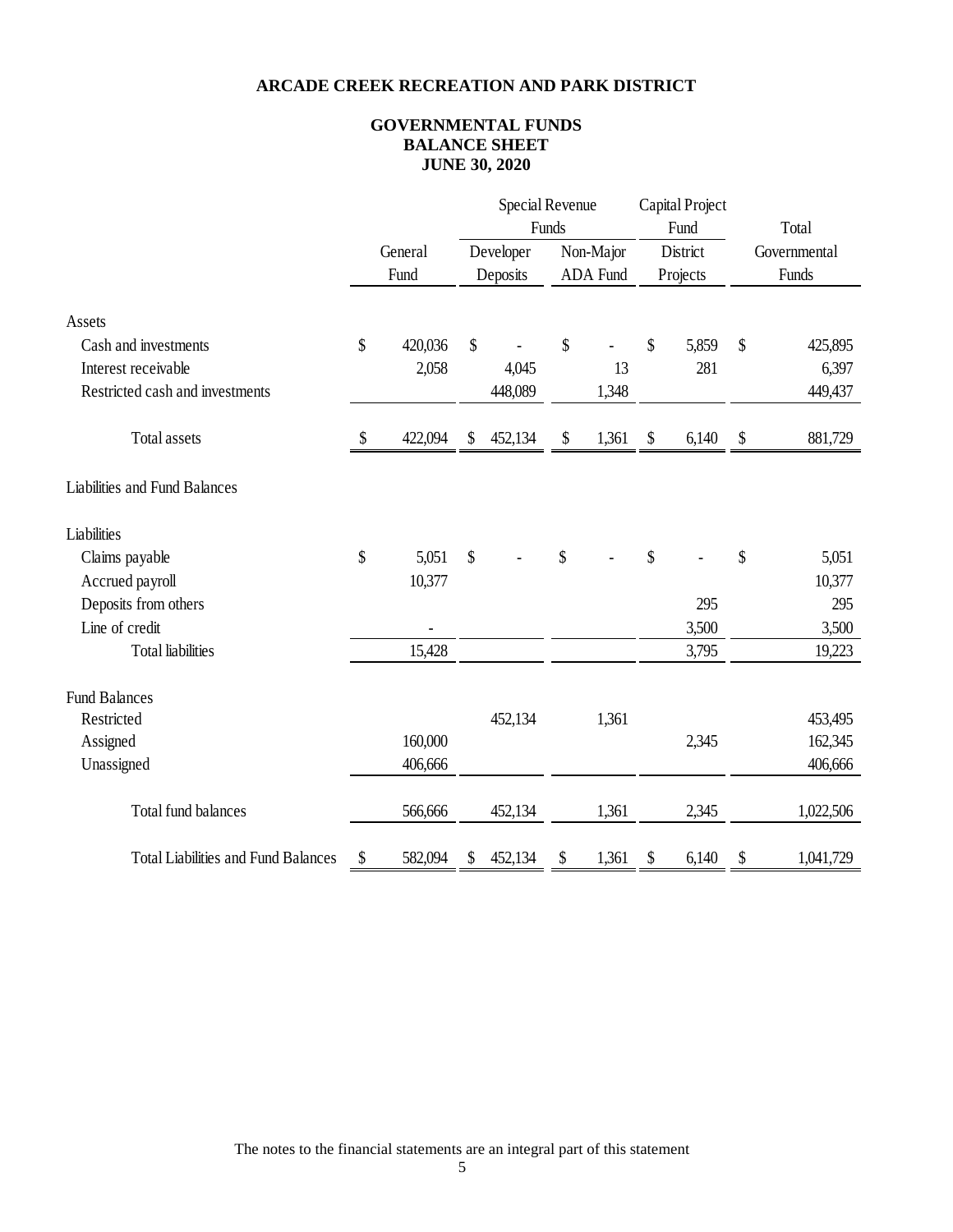## **RECONCILIATION OF GOVERNMENTAL FUNDS BALANCE SHEET TO THE STATEMENT OF NET POSITION JUNE 30, 2020**

| Fund balances of governmental funds                                                                                                                               | 1,022,506   |
|-------------------------------------------------------------------------------------------------------------------------------------------------------------------|-------------|
| Amounts reported for governmental activities in the statement of net position are<br>different because:                                                           |             |
| Capital assets, net of accumulated depreciation, are not current financial resources and<br>are not included in the governmental funds.                           | 4,327,236   |
| Some liabilities, including long-term debt and compensated absences are not due and payable<br>in the current period and therefore are not reported in the funds. | (534,989)   |
| Net position of governmental activities                                                                                                                           | \$4,814,753 |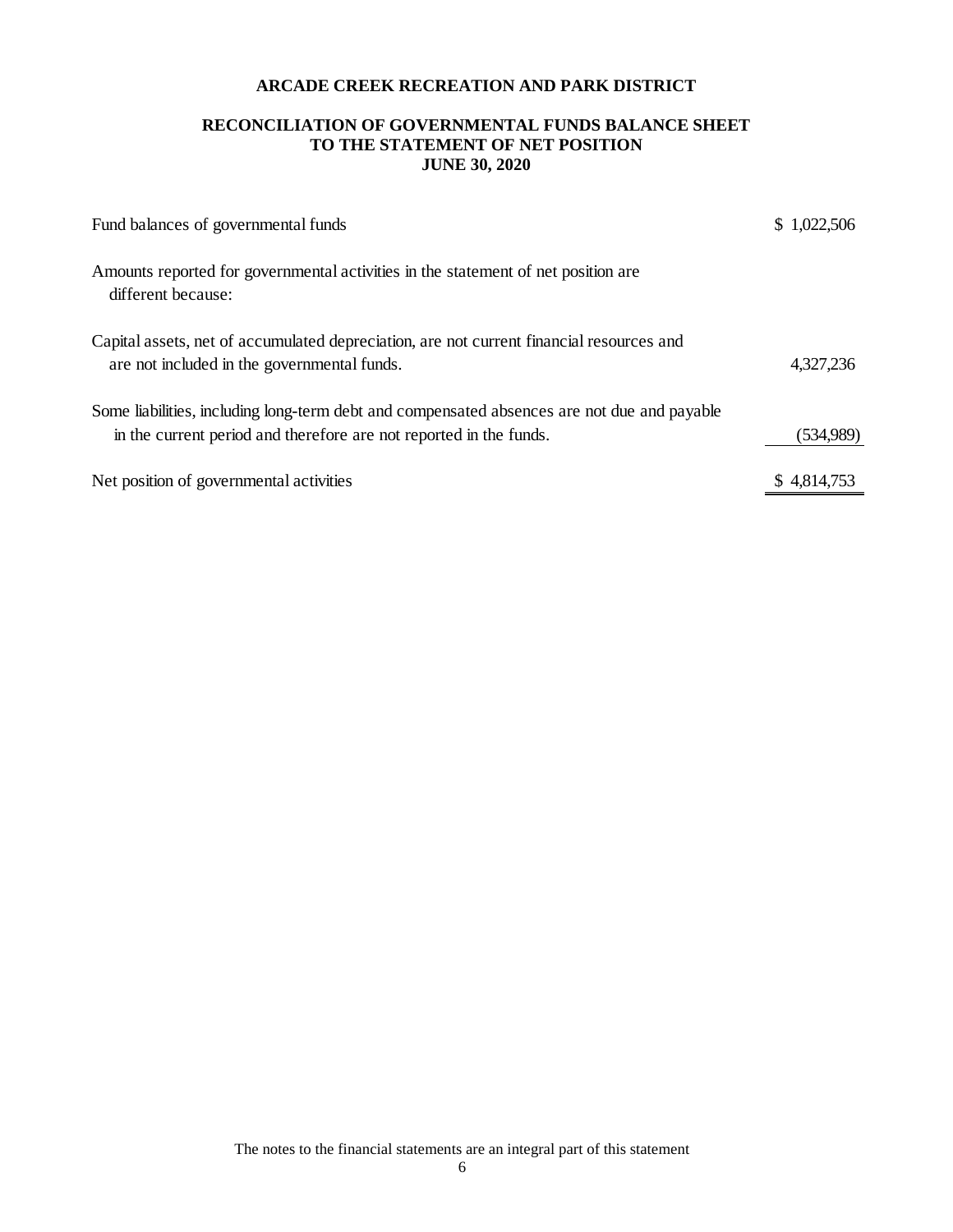# **GOVERNMENTAL FUNDS STATEMENT OF REVENUES, EXPENDITURES, AND CHANGES IN FUND BALANCES JUNE 30, 2020**

|                                                    |    |         |                           | Special Revenue |       |           |                           | Capital Project |                           |              |
|----------------------------------------------------|----|---------|---------------------------|-----------------|-------|-----------|---------------------------|-----------------|---------------------------|--------------|
|                                                    |    |         |                           |                 | Funds |           |                           | Fund            |                           | Total        |
|                                                    |    | General |                           | Developer       |       | Non-major |                           | District        |                           | Governmental |
|                                                    |    | Fund    |                           | Deposits        |       | ADA Fund  |                           | Projects        |                           | Funds        |
| Revenues                                           |    |         |                           |                 |       |           |                           |                 |                           |              |
| Property taxes                                     | \$ | 635,023 | $\boldsymbol{\mathsf{S}}$ |                 | \$    |           | \$                        |                 | \$                        | 635,023      |
| Intergovernmental revenues                         |    | 127,173 |                           |                 |       |           |                           | 7,156           |                           | 134,329      |
| Charges for current services                       |    | 24,876  |                           |                 |       |           |                           |                 |                           | 24,876       |
| Use of money and property                          |    | 73,362  |                           | 9,050           |       | 31        |                           | 671             |                           | 83,114       |
| Other revenues                                     |    | 7,865   |                           | 13,852          |       | 386       |                           |                 |                           | 22,103       |
| Total revenues                                     |    | 868,299 |                           | 22,902          |       | 417       |                           | 7,827           |                           | 899,445      |
| Expenditures                                       |    |         |                           |                 |       |           |                           |                 |                           |              |
| Current:                                           |    |         |                           |                 |       |           |                           |                 |                           |              |
| Recreation and park services                       |    | 710,027 |                           | 4,019           |       |           |                           | 9,640           |                           | 723,686      |
| Debt service                                       |    |         |                           |                 |       |           |                           |                 |                           |              |
| Principal                                          |    | 26,700  |                           |                 |       |           |                           |                 |                           | 26,700       |
| Interest                                           |    | 10,609  |                           |                 |       |           |                           |                 |                           | 10,609       |
| Capital outlay                                     |    | 60,399  |                           |                 |       |           |                           | 101,644         |                           | 162,043      |
| Total expenditures                                 |    | 807,735 |                           | 4,019           |       |           |                           | 111,284         |                           | 923,038      |
| Excess (deficit) of revenues over (under)          |    |         |                           |                 |       |           |                           |                 |                           |              |
| expenditures before other financing sources (uses) |    | 60,564  |                           | 18,883          |       | 417       |                           | (103, 457)      |                           | (23,593)     |
| Other Financing Sources (Uses)                     |    |         |                           |                 |       |           |                           |                 |                           |              |
| Sale of assets                                     |    | 26,670  |                           |                 |       |           |                           |                 |                           | 26,670       |
| Transfers in                                       |    | 10,508  |                           |                 |       |           |                           | 134,448         |                           | 144,956      |
| Transfers (out)                                    |    |         |                           | (142, 771)      |       | (2,185)   |                           |                 |                           | (144, 956)   |
| Total other financing sources (uses)               |    | 37,178  |                           | (142, 771)      |       | (2,185)   |                           | 134,448         |                           | 26,670       |
| Net Change in Fund Balances                        |    | 97,742  |                           | (123, 888)      |       | (1,768)   |                           | 30,991          |                           | 3,077        |
|                                                    |    |         |                           |                 |       |           |                           |                 |                           |              |
| Fund balances, beginning of fiscal year            |    | 308,924 |                           | 576,022         |       | 3,129     |                           | (28, 646)       |                           | 859,429      |
| Fund balances, end of fiscal year                  | \$ | 406,666 | \$                        | 452,134         | \$    | 1,361     | $\boldsymbol{\mathsf{S}}$ | 2,345           | $\boldsymbol{\mathsf{S}}$ | 862,506      |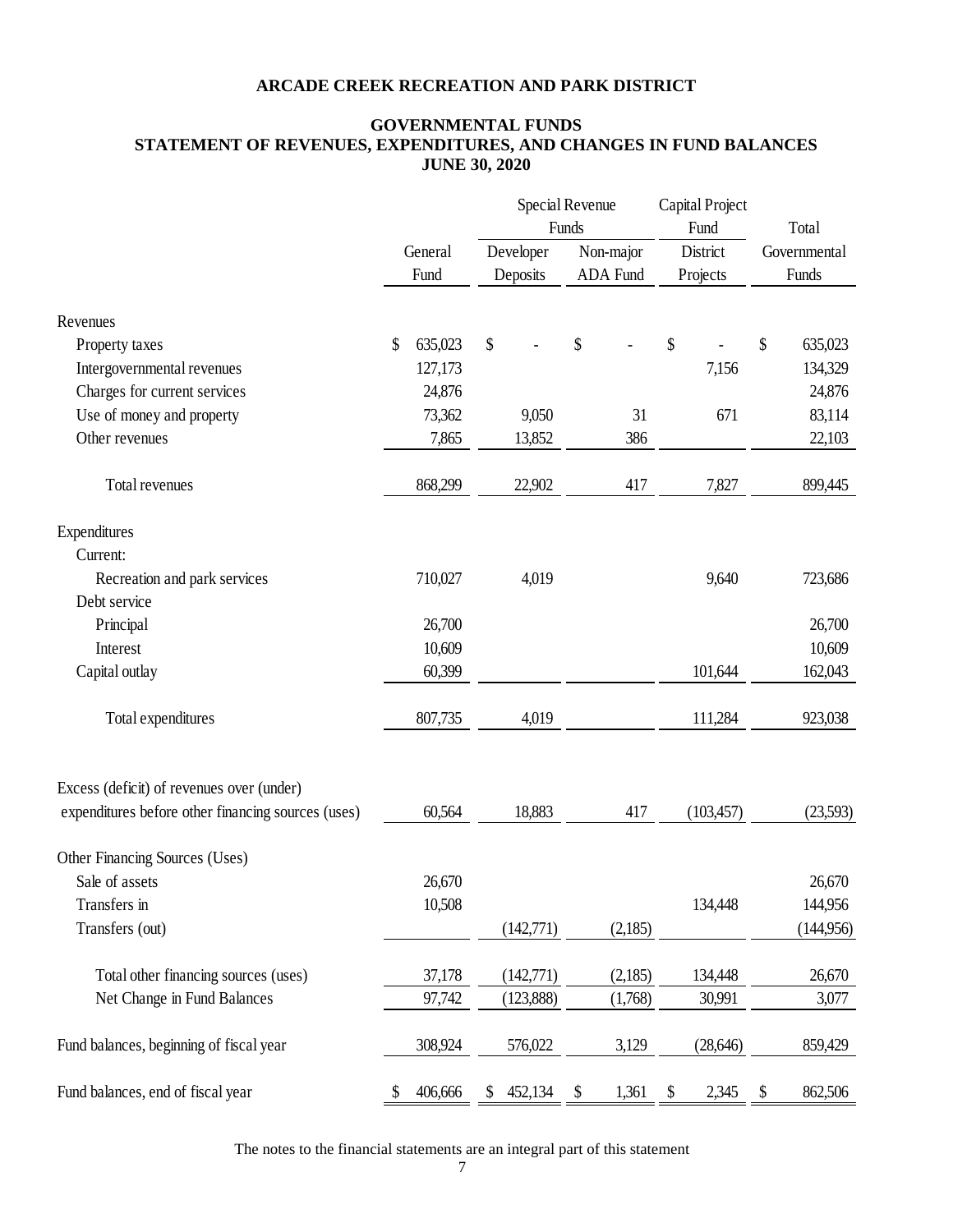# **RECONCILIATION OF GOVERNMENTAL FUNDS STATEMENT OF REVENUES, EXPENDITURES, AND CHANGES IN NET POSITION TO THE STATEMENT OF ACTIVITIES JUNE 30, 2020**

| Net change in fund balances - total governmental funds                                                                                                                                                                                                                                                                                                               | \$<br>3,077    |
|----------------------------------------------------------------------------------------------------------------------------------------------------------------------------------------------------------------------------------------------------------------------------------------------------------------------------------------------------------------------|----------------|
| Amounts reported for governmental activities in the Statement of Activities<br>differs from the amounts reported in the Statement of Revenues, Expenditures<br>and Changes in Fund Balances because:                                                                                                                                                                 |                |
| Governmental funds report capital outlays as expenditures. However, in the<br>Statement of Activities. The costs of those assets is allocated over their<br>estimated useful lives as depreciation expense or are allocated to the<br>appropriate functional expense when the cost is below the capitalization<br>threshold. This activity is reconciled as follows: |                |
| Cost of assets capitalized                                                                                                                                                                                                                                                                                                                                           | 162,043        |
| Depreciation expense                                                                                                                                                                                                                                                                                                                                                 | (232,309)      |
| Disposal of capital assets                                                                                                                                                                                                                                                                                                                                           | (8, 435)       |
| Changes in proportions from the pension do not effect expenditures in the                                                                                                                                                                                                                                                                                            |                |
| governmental funds, but the change is adjusted through expense in the                                                                                                                                                                                                                                                                                                |                |
| government-wide statement.                                                                                                                                                                                                                                                                                                                                           | 2,601          |
| Payments of long-term debt are recognized as expense in the funds and                                                                                                                                                                                                                                                                                                |                |
| as a reduction to debt in the statement of net postion                                                                                                                                                                                                                                                                                                               | 26,700         |
| Compensated absences reported in the statement of activities do not require                                                                                                                                                                                                                                                                                          |                |
| the use of current financial resources and, therefore, are not reported in<br>governmental funds.                                                                                                                                                                                                                                                                    | 2,697          |
| Change in net position of governmental activities                                                                                                                                                                                                                                                                                                                    | \$<br>(43,626) |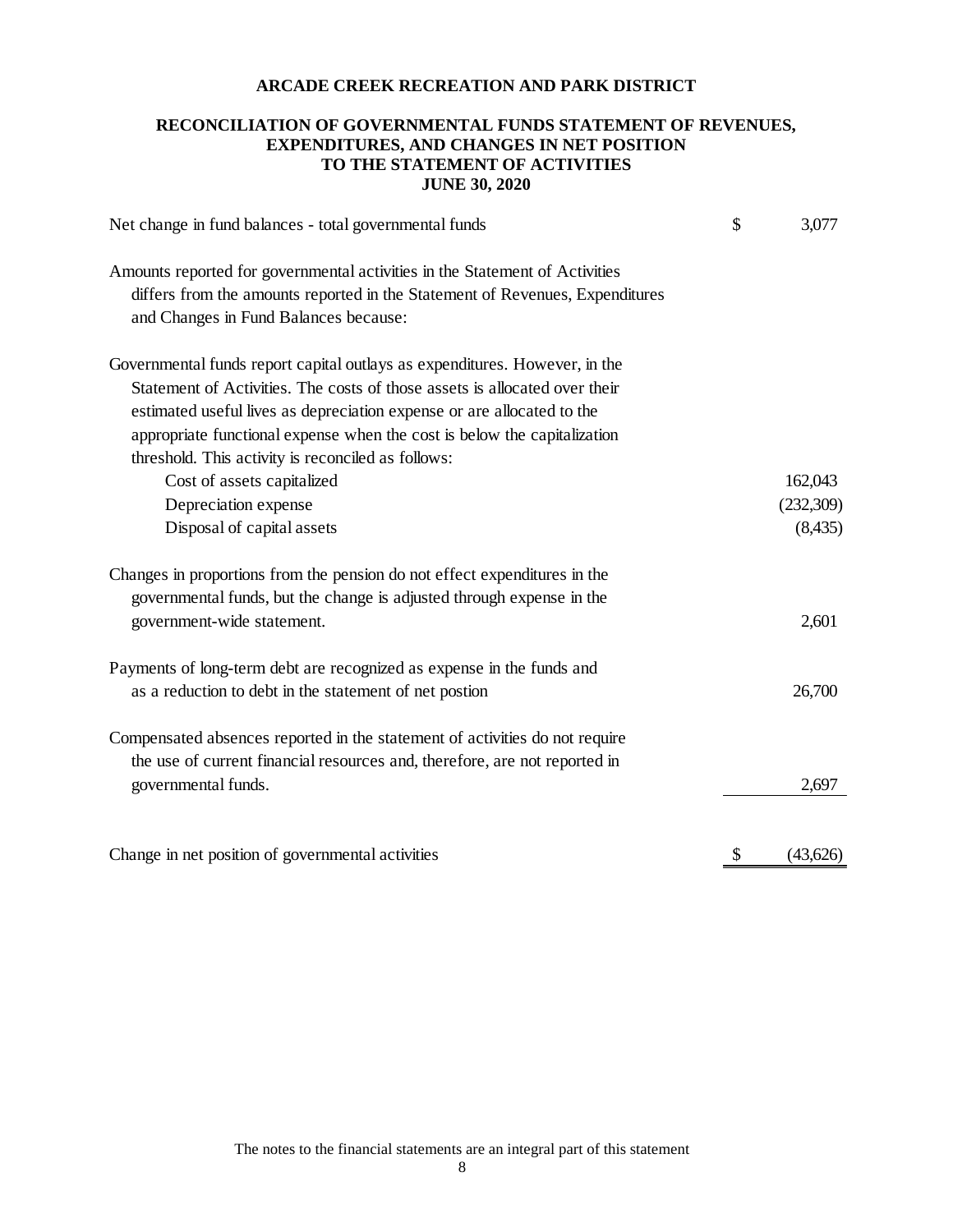## **NOTES TO FINANCIAL STATEMENTS JUNE 30, 2020**

#### Note 1: Summary of Significant Accounting Policies

The District was organized in 1959 by a vote of the public. It is operated under the advisement of a five member Board of Directors duly elected and empowered by the electorate with sole authority over the District's operations. Although the District is now independent from the Sacramento County's Board of Supervisors, its financial activities are still processed through the Sacramento County Auditor-Controller's Office.

In addition to providing recreational programs and services to the community, the District maintains three park sites and areas along Koehler Creek and Arcade Creek. The accounting policies of the District conform to accounting principles generally accepted in the United States of America as applicable to governments. The following is a summary of the more significant accounting policies:

## A. Reporting Entity

The District has defined its reporting entity in accordance with accounting principles generally accepted in the United States of America, which provides guidance for determining which governmental activities, organizations and functions should be included in the reporting entity. In evaluating how to define the District for financial reporting purposes, management has considered all potential component units. The primary criterion for including a potential component unit within the reporting entity is the governing body's financial accountability. A primary governmental entity is financially accountable if it appoints a voting majority of a component unit's governing body and it is able to impose its will on the component unit, or if there is a potential for the component unit to provide specific financial benefits to, or impose specific financial burdens on, the primary government. A primary government may also be financially accountable if a component unit is fiscally dependent on the primary governmental entity regardless of whether the component unit has a separately elected governing board, a governing board appointed by a higher level of government, or a jointly appointed board Based on the aforementioned oversight criteria, there are no component units in accordance with Governmental Accounting Standards Board Statement No. 61.

#### B. Basis of Accounting

Government-wide financial statements are reported using the economic resources measurement focus and the accrual basis of accounting. Revenues are recorded when earned or, for property tax revenues, in the period for which levied. Expenses are recorded when a liability is incurred, regardless of the timing of related cash flows.

Governmental funds are reported using the current financial resources measurement focus and the modified accrual basis of accounting. Revenues are recognized when both measurable and available. Measurable means the amount of the transaction can be determined and available means collectible in the current period or soon enough thereafter to be used to pay liabilities of the current period. Resources not available to finance expenditures and commitments of the current period are recognized as deferred revenue or as a reservation of fund balance. The District considers property taxes available if they are collected within sixty-days after yearend. Expenditures are recorded when the related fund liability is incurred. Principal and interest on general long-term debt, as well as compensated absences and claims and judgments are recorded only when payment is due. General capital acquisitions are reported as expenditures in governmental funds. Proceeds of general longterm debt and capital leases are reported as other financial sources.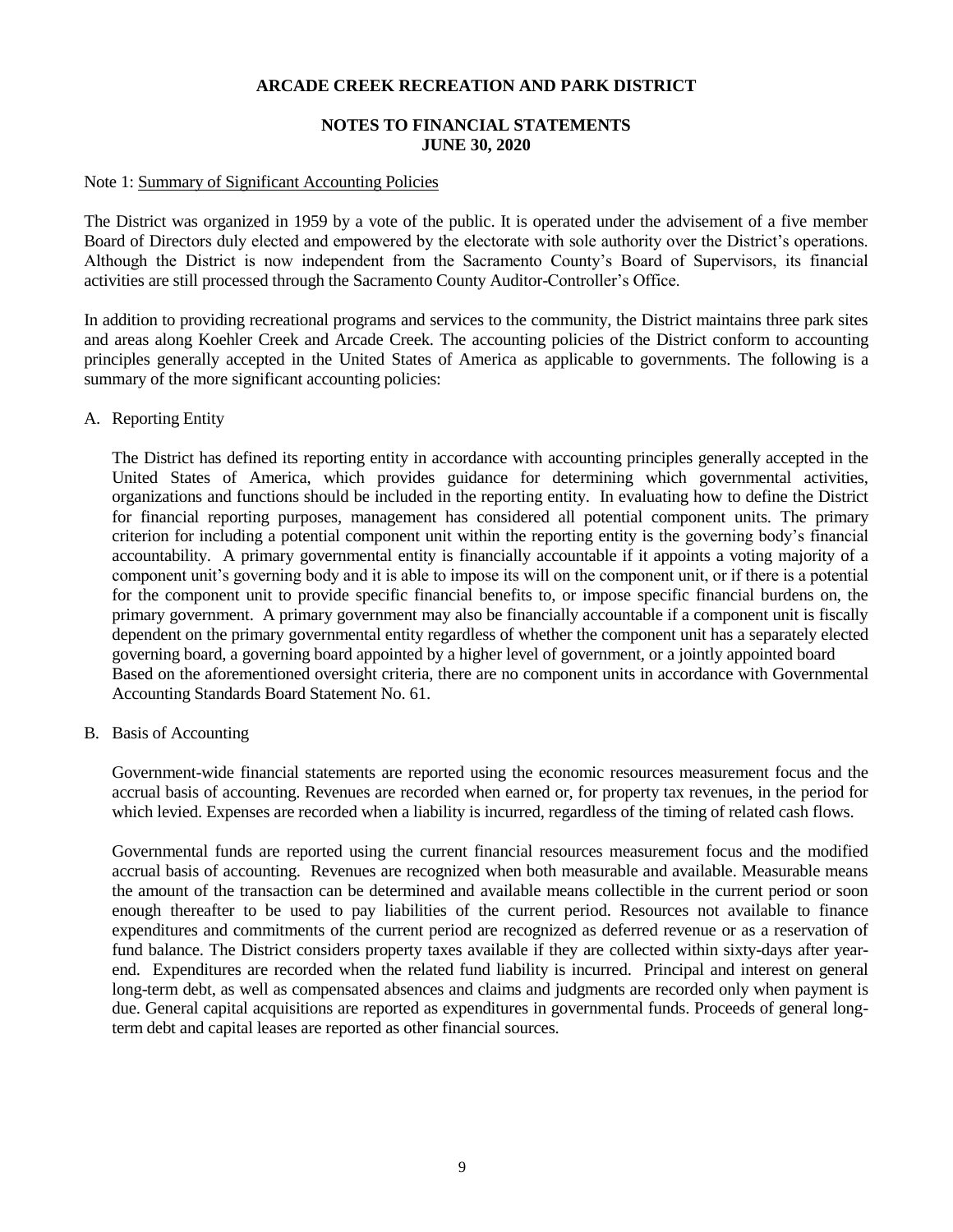# **NOTES TO FINANCIAL STATEMENTS JUNE 30, 2020**

#### Note 1: Summary of Significant Accounting Policies (Continued)

C. Non-Current Governmental Assets/Liabilities

GASB Statement 34 eliminates the presentation of account groups, but provides for these records to be maintained and incorporates the information into the Governmental Activities column in the government-wide statement of net position.

D. Basis of Presentation

The accounts of the District are organized and operated on the basis of funds. A fund is an independent fiscal and accounting entity with a self-balancing set of accounts established for the purpose of carrying on specific activities or attaining certain objectives in accordance with special regulations, restrictions or limitations. The District's resources are accounted for in these individual funds based on the purposes for which they are to be spent and the means by which spending activity is controlled. For financial reporting, these funds have been grouped into the fund types discussed below.

## Governmental Fund Types

Governmental funds are used to account for the District's expendable financial resources and related liabilities (except those accounted for in proprietary and similar trust funds). The measurement focus is based upon determination of changes in financial position. The following are the District's governmental funds:

General Fund - This fund accounts for all the financial resources not required to be accounted for in another fund. This fund consists primarily of general government type activities.

Special Revenue Funds - This fund accounts for the activity impact fees and other resources that are legally restricted to expenditures for specific purposes.

Capital Project Fund- was established to account for developer fees restricted for park improvements.

E. Use of Estimates

The preparation of financial statements in conformity with accounting principles generally accepted in the United States of America requires management to make estimates and assumptions that affect the reported amounts of assets and liabilities and disclosure of contingent assets and liabilities at the date of the financial statements and the reported amounts of revenues and expenditures/expenses during the reporting period. Actual results could differ from those estimates.

#### F. Restricted Assets

Restricted assets are financial resources generated for a specific purpose such as construction of improvements from developer in lieu deposits. These amounts are restricted, as their use is limited by external requirements.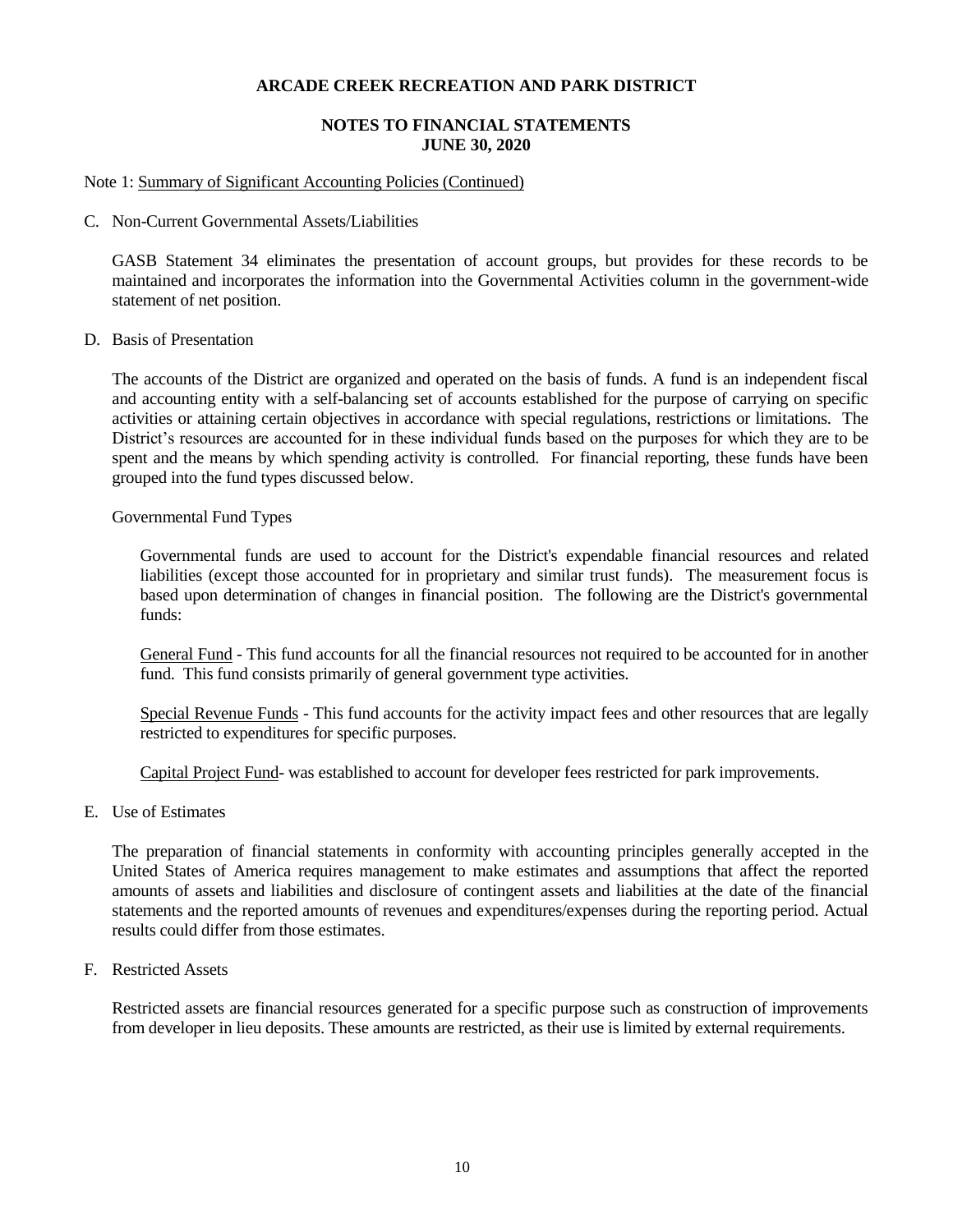## **NOTES TO FINANCIAL STATEMENTS JUNE 30, 2020**

#### Note 1: Summary of Significant Accounting Policies (Continued)

#### G. Compensated Absences

Compensated absences represent the vested portion of accumulated vacation and sick leave. In accordance with GASB 16, the liability for accumulated leave includes all salary - related payments that are directly and incrementally connected with leave payments to employees, such as Medicare taxes. A current liability is recorded in the governmental fund type to account for these vested leave accruals, which are expected to be used within the next fiscal year. The non-current (the amount estimated to be used in subsequent fiscal years) for governmental funds is maintained separately and represents a reconciling item between the fund and government-wide financial statement presentation.

#### H. Capital Assets

Capital assets, recorded at historical cost or estimated historical cost if actual historical cost is not available, are reported in governmental activities column of the government-wide financial statements. Contributed fixed assets are valued at their estimated fair market value. Capital assets include land, buildings and building improvements and equipment. Capital assets are defined by the District as assets with an initial, individual cost of more than \$5,000.

The costs of normal maintenance and repairs that do not add to the value of the asset or materially extend assets lives are not capitalized. Major outlays for capital assets and improvements are capitalized as projects are constructed. Depreciation is recorded in the government-wide financial statements on the straight-line bases over the useful life of the assets as follows:

| Assets                            | Useful Life   |
|-----------------------------------|---------------|
| <b>Buildings</b>                  | 50 years      |
| Building improvements             | 20 years      |
| Improvements other than buildings | 35 years      |
| Equipment and machinery           | 5 to 20 years |

#### I. Property Tax

The District receives property taxes from the County of Sacramento, which has been assigned the responsibility for assessment, collections, and apportionment of property taxes for all taxing jurisdictions within the County. Secured property taxes are levied on January 1 for the following fiscal year and on which date it becomes a lien on real property. Secured property taxes are due in two installments on November 1 and February 1 and are delinquent after December 10 and April 10, respectively, for the secured roll. Based on a policy by the County called the Teeter Plan, 100% of the allocated taxes are transmitted by the County to the District, eliminating the need for an allowance for uncollectible. The County, in return, receives all penalties and interest on delinquent taxes. Property taxes on the unsecured roll are due on the January 1 lien date and become delinquent if unpaid by August 31. Property tax revenues are recognized in the fiscal year they are received.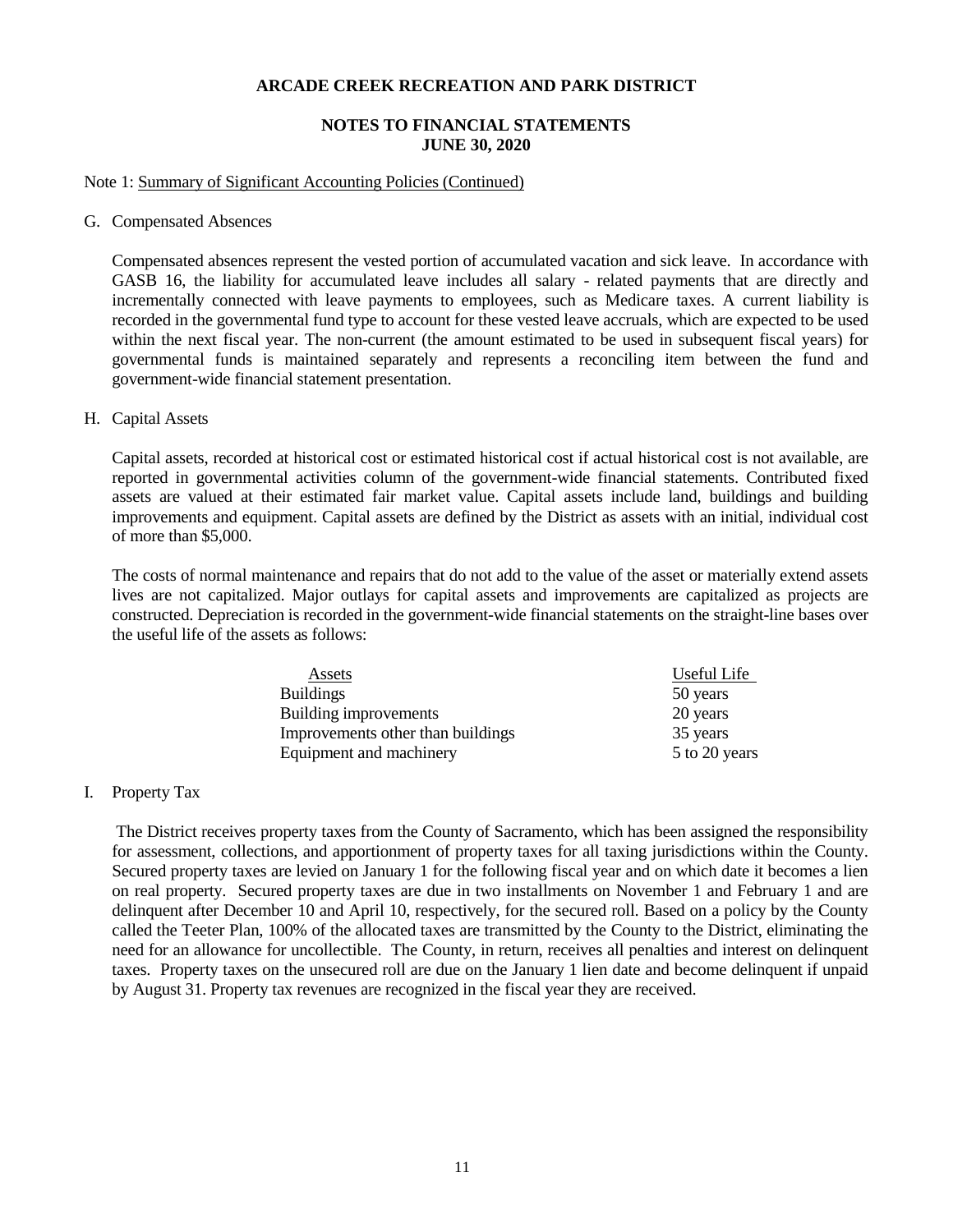## **NOTES TO FINANCIAL STATEMENTS JUNE 30, 2020**

#### Note 1: Summary of Significant Accounting Policies (Continued)

#### J. Interfund Transactions

Operating transfers are transactions to allocate resources from one fund to another fund not contingent on the incurrence of specific expenditures in the receiving fund. Interfund transfers are generally recorded as operating transfers in and operating transfers out in the same accounting period. Transfers between governmental funds are netted as part of the reconciliation to the government-wide presentation.

## K. Pensions

For purposes of measuring the net pension liability and deferred outflows/inflows of resources related to pensions, and pension expense, information about the fiduciary net position of the District's California Public Employees' Retirement System (CalPERS) plans (Plans) and additions to/deductions from the Plans' fiduciary net position should be determined on the same basis as they are reported by CalPERS. For this purpose, benefit payments (including refunds of employee contributions) should be recognized when due and payable in accordance with the benefit terms. Investments should reported at fair value.

#### Note 2: Cash and Investments

Cash and investments at June 30, 2020, consisted of the following:

| Checking account                            | S | 2,092   |
|---------------------------------------------|---|---------|
| Imprest cash                                |   | 1,000   |
| Cash and investment in the County Treasurer |   | 872,240 |
| Total cash and investments                  |   | 875,332 |

A. Investments Authorized by the California Government Code and the Entity's Investment Policy

The table below identifies the **investment types** that are authorized for Arcade Creek Recreation and Park District by the California Government Code (or the District's investment policy, where more restrictive). The table also identifies certain provisions of the California Government Code (or the District's investment policy, where more restrictive) that address **interest rate risk, credit risk** and **concentration of credit risk**. This table does not address investments of debt proceeds held by bond trustees that are governed by the provisions of debt agreements of the District, rather than the general provisions of the California Government Code or the District investment policy.

|                                      | Maximum         | Percentage   | Investment    |
|--------------------------------------|-----------------|--------------|---------------|
| Authorized Investment Type           | <b>Maturity</b> | of Portfolio | in One Issuer |
| Investment pools authorized under CA |                 |              |               |
| Statutes governed by Government Code | N/A             | None         | \$40 million  |
| U.S. Treasury Obligations            | 5 years         | None         | None          |
| <b>Bank Savings Accounts</b>         | N/A             | 25%          | None          |
| <b>Federal Agencies</b>              | 5 years         | 75%          | None          |
| <b>Commercial Paper</b>              | 180 days        | 20%          | None          |
| Negotiable Certificates of Deposit   | 180 days        | 20%          | None          |
| Re-Purchase Agreements               | 180 days        | 20%          | None          |
| Corporate Debt                       | 5 years         | 25%          | None          |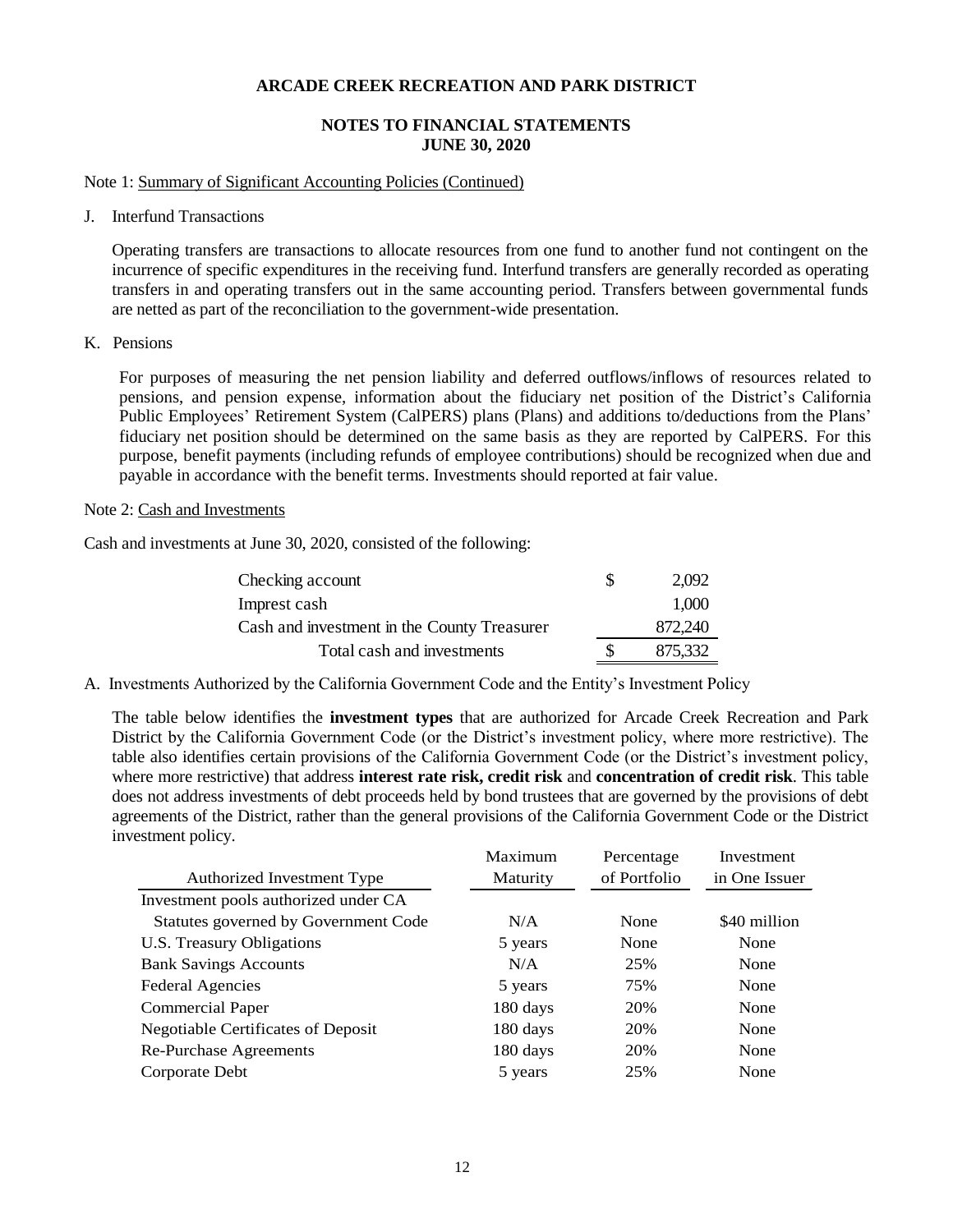#### **NOTES TO FINANCIAL STATEMENTS JUNE 30, 2020**

#### Note 2: Cash and Investments (Continued)

## B. Disclosures Relating to Interest Rate Risk

Interest rate risk is the risk that changes in market interest rates will adversely affect the fair value of and investment. Generally, the longer the maturity of an investment the greater the sensitivity of its fair value to changes in market interest rates. Information about the sensitivity of the fair values of the District's investments to market interest rate fluctuations is provided by the following table that shows the distribution of the District's investment maturity:

|                    |    |         | Remaining Maturity (in Months) |           |  |               |  |
|--------------------|----|---------|--------------------------------|-----------|--|---------------|--|
|                    |    |         |                                | 12 Months |  | 13-48         |  |
| Investment Type    |    | Totals  |                                | or Less   |  | <b>Months</b> |  |
| Sacramento County* |    | 872,240 |                                | 872,240   |  |               |  |
| Totals             | ۰D | 872,240 |                                | 872,240   |  |               |  |
|                    |    |         |                                |           |  |               |  |

\*Not subject to categorization

Investments made by the District are summarized below. The investments that are represented by specific identifiable investment securities are classified as to three levels of custodial credit risk within the following categories:

#### C. Concentrations of Credit Risk

The investment policy of the District contains limitations on the amount that can be invested in any one issuer. There are no investments to one issuer exceeding those limits.

#### D. Custodial Credit Risk

Custodial credit risk for deposits is the risk that, in the event of the failure of a depository financial institution, a government will not be able to recover its deposit or will not be able to recover collateral securities that are in the possession of an outside party. The custodial credit risk for investments is the risk that, in the event of the failure of the counterparty (e.g. broker-dealer) to a transaction, a government will not be able to recover the value of its investment of collateral securities that are in the possession of another party. The California Government Code and the District's investment policy do not contain legal or policy requirements that would limit the exposure to custodial credit risk for deposits or investments, other than the following provision for deposits; The California Government Code requires that a financial institution secured deposits made by state or local governmental units by pledging securities in an undivided collateral pool held by a depository regulated under state law (unless so waived by the government unit). The fair value of the pledged securities in the collateral pool must equal at least 110% of the total amount deposited by the public agencies. California law also allows financial institutions to secure the District's deposits by pledging first deed mortgage notes having a value of 150% of the secured public deposits.

At June 30, 2020, the District's deposits balance was \$3,013 and the carrying amount was \$3,092. The difference between the bank balance and the carrying amount, if any, was due to normal outstanding checks and deposits in transit. Of the bank balance, all was covered by the Federal Depository Insurance and none was covered by collateral held in the pledging bank's trust department in the District's name.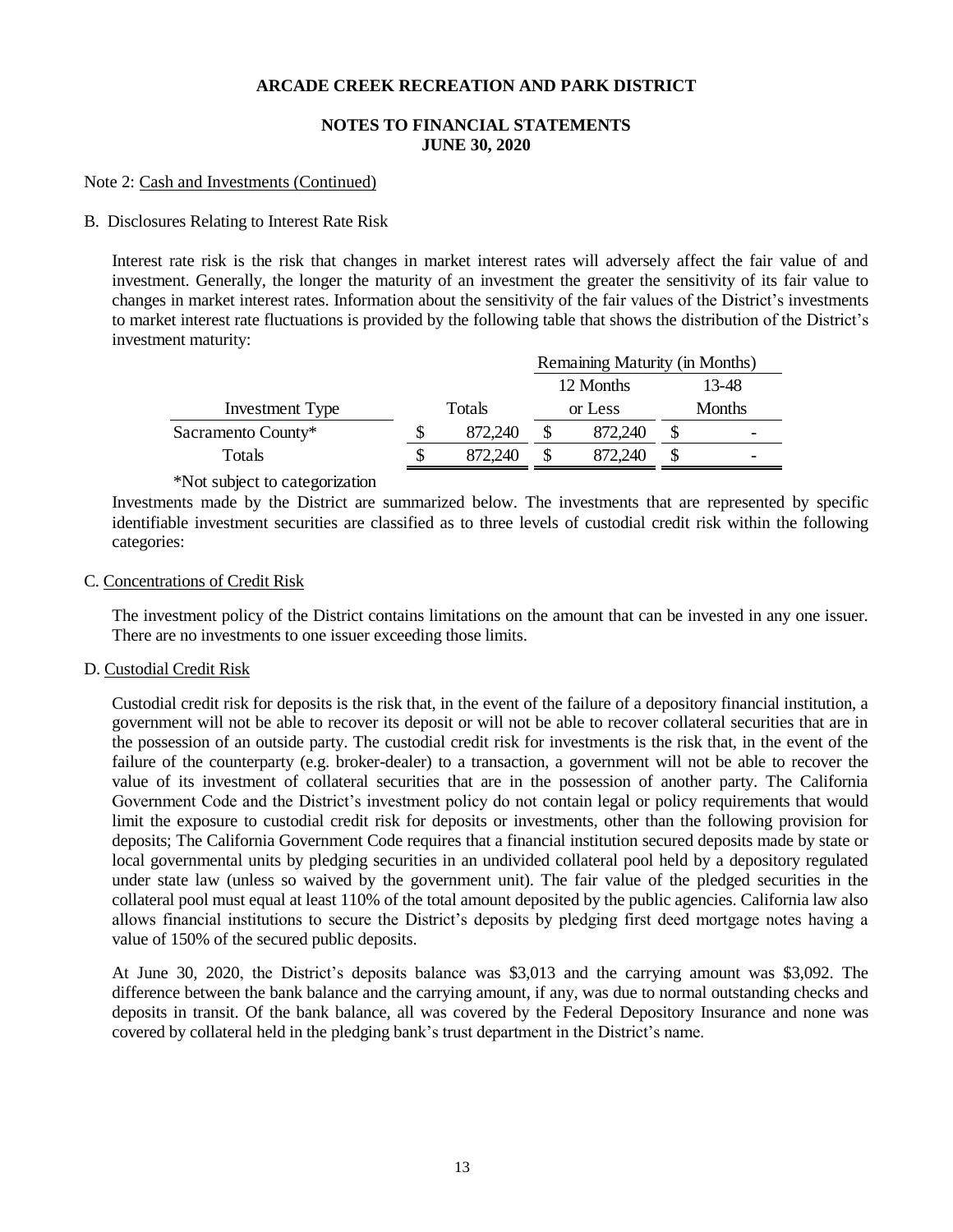## **NOTES TO FINANCIAL STATEMENTS JUNE 30, 2020**

#### Note 2: Cash and Investments (Continued)

#### E. Investment in Government Pool

Investments are accounted for in accordance with the provisions of GASB Statement No. 31, which requires governmental entities to report certain investments at fair value in the balance sheet and recognize the corresponding change in fair value of investments in the year in which the change occurred. The District reports its investment in the Sacramento County investment pool at fair value based on quoted market information obtained from fiscal agents or other sources if the change is material to the financial statements.

#### Note 3: Property Plant and Equipment

Activity for general fixed assets capitalized by the District is summarized below:

|                                              | Balance |              |    |                  | Retirement/ |            | Balance       |             |
|----------------------------------------------|---------|--------------|----|------------------|-------------|------------|---------------|-------------|
|                                              |         | July 1, 2019 |    | <b>Additions</b> | Adjustments |            | June 30, 2020 |             |
| Capital assets, not being depreciated:       |         |              |    |                  |             |            |               |             |
| Land                                         | \$      | 272,976      | \$ |                  | S           | (8, 435)   | <sup>\$</sup> | 264,541     |
| Construction in progress                     |         | 795,012      |    |                  |             | (795, 012) |               |             |
| Capital assets, being depreciated:           |         |              |    |                  |             |            |               |             |
| Structures and improvements                  |         | 6,775,621    |    | 957,016          |             |            |               | 7,732,637   |
| Equipment                                    |         | 171,047      |    |                  |             |            |               | 171,047     |
| Total capital assets, being depreciated      |         | 6,946,668    |    | 957,016          |             |            |               | 7,903,684   |
| Less accumulated depreciation                |         | (3,608,680)  |    | (232,309)        |             |            |               | (3,840,989) |
| Total capital assets, being depreciated, net |         | 3,337,988    |    | 724,707          |             |            |               | 4,062,695   |
| Governmental activities, capital assets, net |         | 4,405,976    |    | 724,707          |             | (803, 447) |               | 4,327,236   |

#### Note 4: Long-Term Liabilities

The following is a summary of changes in the Districts long-term debt for the fiscal year ended June 30, 2020:

|                                | Balance<br>July 1, 2019 | <b>Additions</b> |        | Retirements |            | Balance<br>June 30, 2020 |         | Due within<br>One Year |        |
|--------------------------------|-------------------------|------------------|--------|-------------|------------|--------------------------|---------|------------------------|--------|
| <b>Governmental Activities</b> |                         |                  |        |             |            |                          |         |                        |        |
| Compensated absences           | 29.319                  | <sup>\$</sup>    | 18.171 |             | (20, 868)  | S                        | 26,622  | S                      | 10,434 |
| Pension side fund loan         | 265,200                 |                  |        |             | (26,700)   |                          | 238,500 |                        | 27,900 |
| Net pension liability (Note 5) | 549,407                 |                  |        |             | (286, 013) |                          | 263,394 |                        |        |
| Totals                         | 843,926                 | S                | 18,171 |             | (333,581)  | S                        | 528,516 |                        | 38,334 |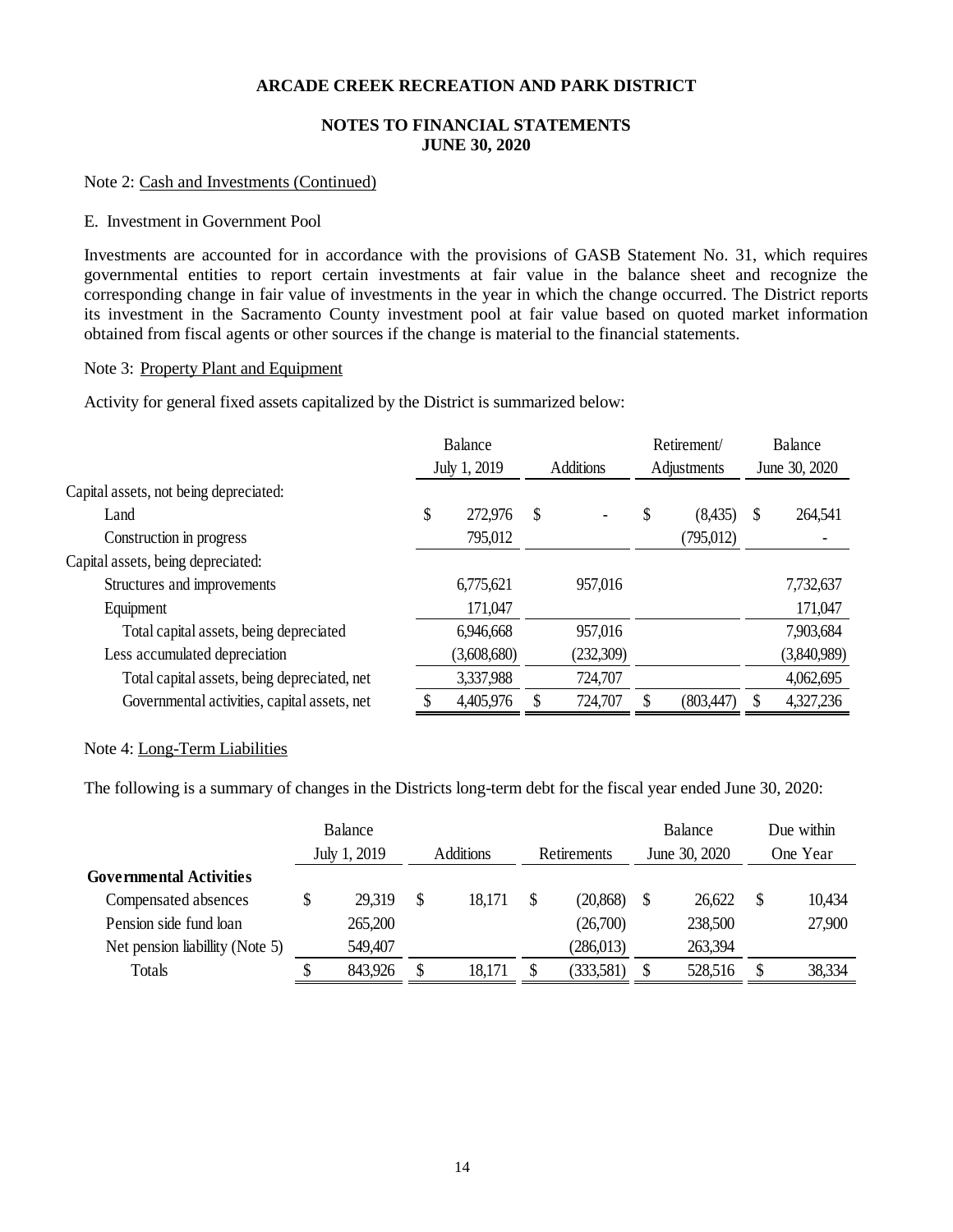## **NOTES TO FINANCIAL STATEMENTS JUNE 30, 2020**

#### Note 4: Long-Term Liabilities (Continued)

Long-term liability obligations consist of the following:

A. Compensated Absences

The District recognizes the accumulated unpaid employee vacation and vested sick leave benefits as a liability and the long-term portion is recorded as compensated absences payable in the government-wide statement of net position. The current portion is recorded in both the fund financial statement and the government-wide financial statement.

B. Pension Side Fund Loan

On November 1, 2017 the District took out a \$305,400 loan from UMPQUA Bank. \$247,784 of the loan proceeds were used to pay off the CalPERS Side Fund liability and the cost of issuance was \$57,616. The 10 year term of the loan is from November 1, 2017 to November 1, 2027. Payments ranging from \$3,085 to \$3,178 are due monthly and the interest rate is 4.29%. The District collateralized two HSP buildings as security for the loan. There was an economic loss to the District associated with refinancing the side fund liability whereas the payments of the new loan exceeded the estimated side fund payments by \$9,233. The new debt will be amortized over the remaining years as follows:

| Fiscal Year  |               |              |               |
|--------------|---------------|--------------|---------------|
| End June 30, | Principal     | Interest     | Total         |
| 2021         | \$<br>27,900  | \$<br>9,688  | \$<br>37,588  |
| 2022         | 29,200        | 8,466        | 37,666        |
| 2023         | 30,400        | 7,191        | 37,591        |
| 2024         | 31,800        | 5,859        | 37,659        |
| 2025         | 33,100        | 4,469        | 37,569        |
| 2026-2027    | 86,100        | 4,697        | 90,797        |
| Totals       | \$<br>238,500 | \$<br>40,370 | \$<br>278,870 |

|  |  | Note 5: Defined Benefit Pension Cost-Sharing Employer Plan |  |  |  |  |  |  |  |  |  |  |
|--|--|------------------------------------------------------------|--|--|--|--|--|--|--|--|--|--|
|--|--|------------------------------------------------------------|--|--|--|--|--|--|--|--|--|--|

#### *A. General Information about the Pension Plan*

*Plan Descriptions* – All qualified permanent and probationary employees are eligible to participate in the District's Miscellaneous Employee Pension Plan, cost-sharing multiple employer defined benefit pension plan administered by the California Public Employees' Retirement System (CalPERS). Benefit provisions under the Plan is established by State statute and District resolution. CalPERS issues publicly available reports that include a full description of the pension Plan regarding benefit provisions, assumptions and membership information that can be found on the CalPERS website.

*Benefits Provided* – CalPERS provides service retirement and disability benefits, annual cost of living adjustments and death benefits to Plan members, who must be public employees and beneficiaries. Benefits are based on years of credited service, equal to one year of full time employment. Members with five years of total service are eligible to retire at age 50 with statutorily reduced benefits. All members are eligible for non-duty disability benefits after 10 years of service. The death benefit is one of the following: the Basic Death Benefit, the 1957 Survivor Benefit, or the Optional Settlement 2W Death Benefit. The cost of living adjustments for the Plan is applied as specified by the Public Employees' Retirement Law.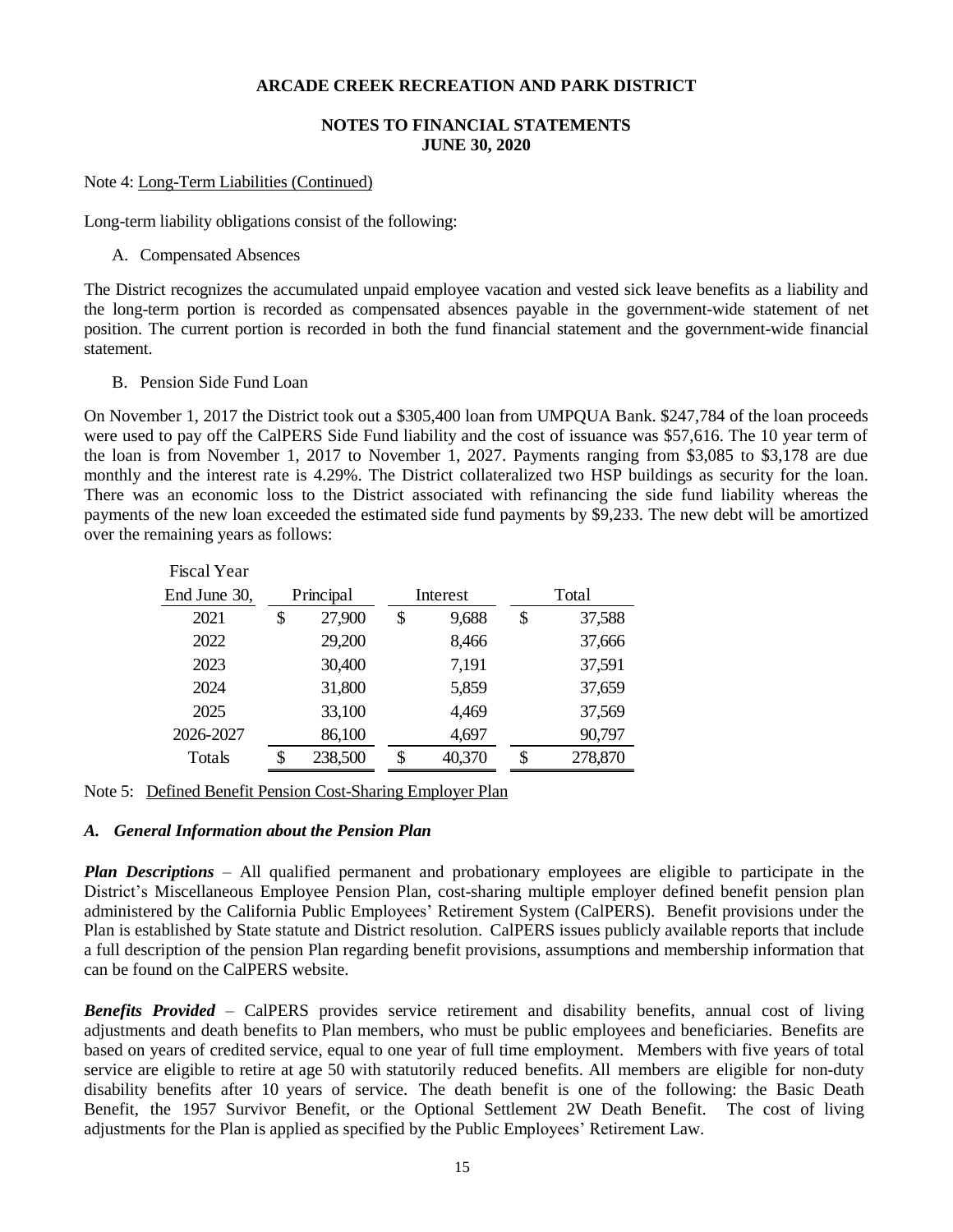## **NOTES TO FINANCIAL STATEMENTS JUNE 30, 2020**

#### Note 5: Defined Benefit Pension Cost-Sharing Employer Plan (Continued)

The Plan provisions and benefits in effect at June 30, 2020, are summarized as follows:

|                                              | Prior to         | On or after      |
|----------------------------------------------|------------------|------------------|
| Hire date                                    | January 1, 2013  | January 1, 2013  |
| Benefit formula                              | 2.00% @ 55       | $2.00\%$ @ 62    |
| Benefit vesting schedule                     | 5 years service  | 5 years service  |
| Benefit payments                             | monthly for life | monthly for life |
| Retirement age                               | 50-55            | $52 - 67$        |
| Monthly benefits, % of eligible compensation | 2.20% to 2.70%   | 1.00% to 2.00%   |
| Required employee contribution rates         | 7%               | 6.75%            |
| Required employer contribution rates         | 9.68%            | 6.99%            |

*Contributions* – Section 20814(c) of the California Public Employees' Retirement Law requires that the employer contribution rates for all public employers be determined on an annual basis by the actuary and shall be effective on the July 1 following notice of a change in the rate. Funding contributions for the Plan is determined annually on an actuarial basis as of June 30 by CalPERS. The actuarially determined rate is the estimated amount necessary to finance the costs of benefits earned by employees during the year, with an additional amount to finance any unfunded accrued liability. The District is required to contribute the difference between the actuarially determined rate and the contribution rate of employees.

For the year ended June 30, 2020, the contributions recognized as part of pension expense for the miscellaneous Plan was as follows:

#### Contributions-employer \$ 64,036

*B. Pension Liabilities, Pension Expenses and Deferred Outflows/Inflows of Resources Related to Pensions*

As of June 30, 2020, the District reported net pension liabilities for its proportionate shares of the net pension liability of the Plan as follows:

|                   | <b>Proportionate share of</b> |
|-------------------|-------------------------------|
|                   | <b>Net pension liability</b>  |
| Miscellanous Plan | 263.394                       |

The District's net pension liability for the Plan is measured as the proportionate share of the net pension liability. The net pension liability of the Plan is measured as of June 30, 2019, and the total pension liability for the Plan used to calculate the net pension liability was determined by an actuarial valuation as of June 30, 2018 rolled forward to June 30, 2018 using standard update procedures. The District's proportion of the net pension liability was based on a projection of the District's long-term share of contributions to the pension Plan relative to the projected contributions of all participating employers, actuarially determined.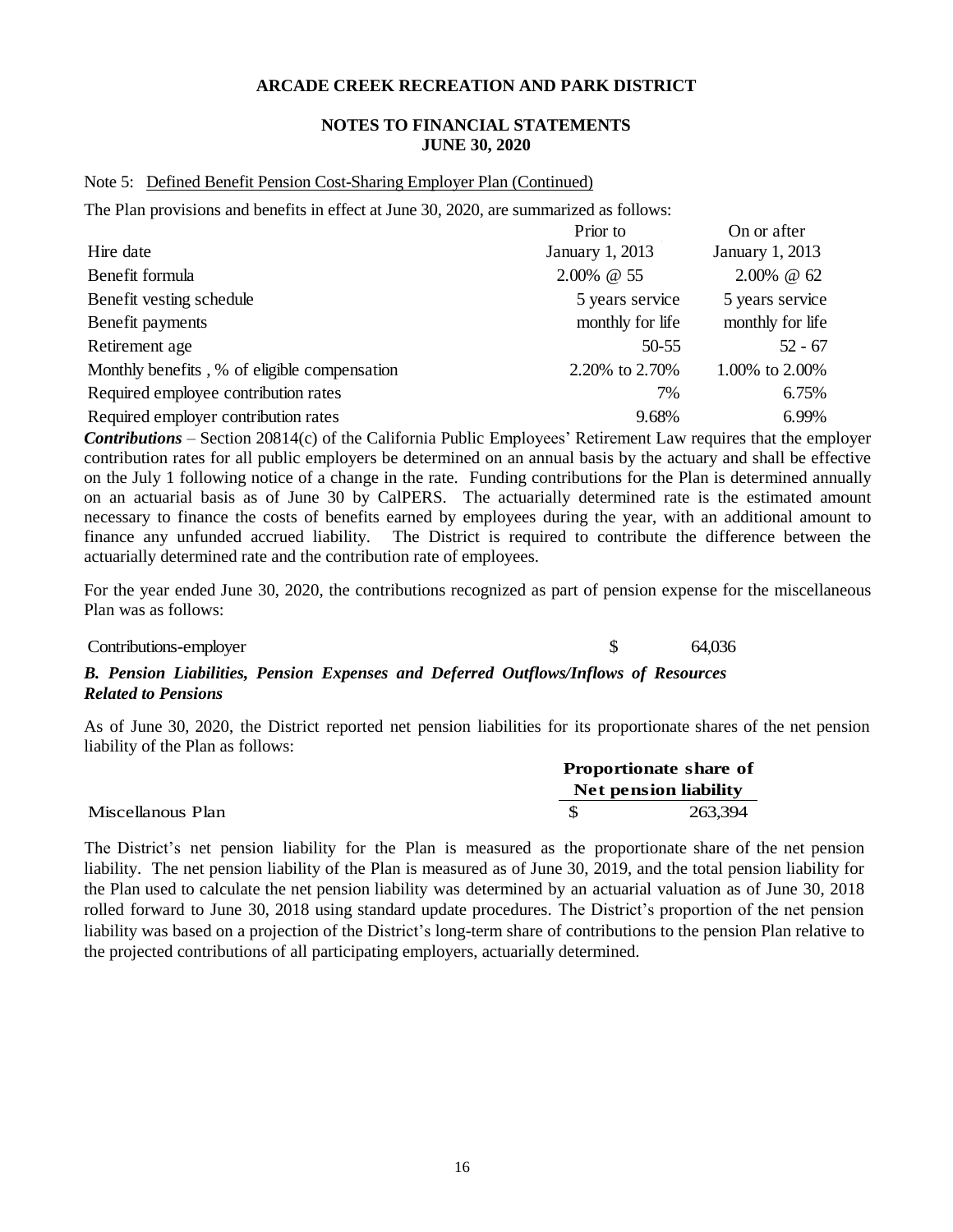#### **NOTES TO FINANCIAL STATEMENTS JUNE 30, 2020**

#### Note 5: Defined Benefit Pension Cost-Sharing Employer Plan (Continued)

The District's proportionate share of the net pension liability as of reporting dates June 30, 2019 and 2020 were as follows:

| Proportion - June 30, 2019   | 0.01458%     |
|------------------------------|--------------|
| Proportion - June 30, 2020   | 0.00658%     |
| Change - Increase (Decrease) | $-0.00800\%$ |

For the year ended June 30, 2020, the District recognized pension expense of \$159,256. At June 30, 2020, the District reported deferred outflows of resources and deferred inflows of resources related to pensions from the following sources:

|                                                           | <b>Deferred Outflows</b> |              | <b>Deferred Inflows</b> |            |  |
|-----------------------------------------------------------|--------------------------|--------------|-------------------------|------------|--|
|                                                           |                          | of Resources | of Resources            |            |  |
| Differences between expected and actual experience        | \$                       | 16,876       | \$                      |            |  |
| Changes of assumptions                                    |                          | 8,107        |                         |            |  |
| Net difference between projected and actual earnings      |                          |              |                         |            |  |
| on pension plan investments                               |                          |              |                         | (4,605)    |  |
| Changes in proportion                                     |                          |              |                         | (206, 306) |  |
| Difference in contributions and the proportionate share   |                          |              |                         |            |  |
| of contributions                                          |                          | 115,418      |                         |            |  |
| District contributions subsequent to the measurement date |                          | 64,036       |                         |            |  |
| Total                                                     | \$                       | 204,437      |                         | (210,911)  |  |

\$64,036 reported as deferred outflows of resources related to contributions subsequent to the measurement date will be recognized as a reduction of the net pension liability in the year ended June 30, 2020. Other amounts reported as deferred outflows of resources and deferred inflows of resources related to pensions will be recognized as pension expense as follows:

#### **Measurement Period Ended June 30:**

| Linuvu ounv Jv. |   |         |
|-----------------|---|---------|
| 2021            | S | (7,792) |
| 2022            |   | 23,981  |
| 2023            |   | 55,252  |
| 2024            |   | (931)   |

*Actuarial Assumptions* – The total pension liabilities in the June 30, 2018 actuarial valuations were determined using the following actuarial assumptions:

| Valuation Date                   | June 30, 2018           |
|----------------------------------|-------------------------|
| Measurement Date                 | June 30, 2019           |
| <b>Actuarial Cost Method</b>     | Entry-Age Normal        |
| <b>Actuarial Assumptions:</b>    |                         |
| Discount Rate                    | 7.15%                   |
| <b>Inflation</b>                 | 2.50%                   |
| <b>Projected Salary Increase</b> | Varies by Entry Age and |
| <b>Investment Rate of Return</b> | 7.15%                   |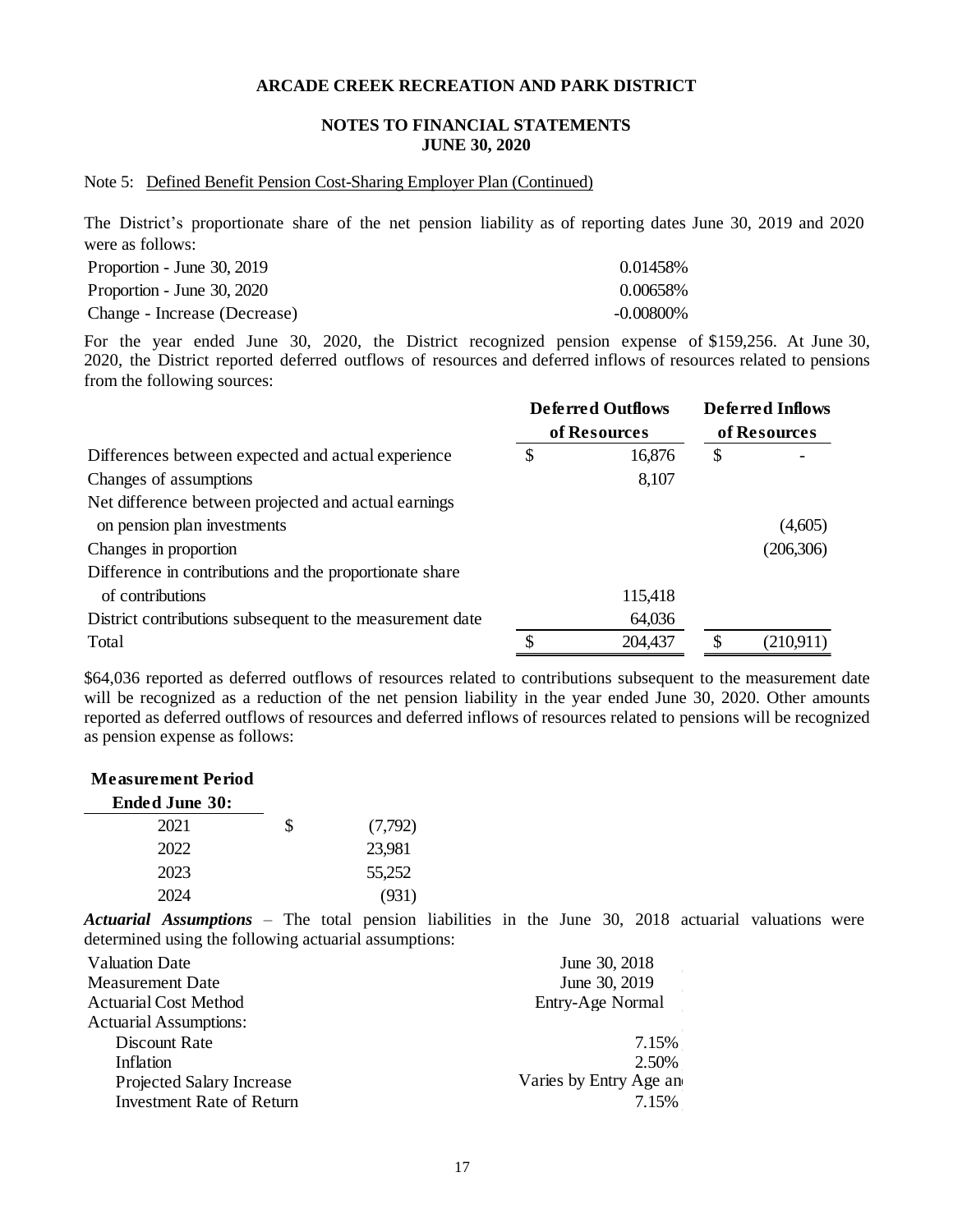## **NOTES TO FINANCIAL STATEMENTS JUNE 30, 2020**

#### Note 5: Defined Benefit Pension Cost-Sharing Employer Plan (Continued)

*Discount Rate* – The discount rate used to measure the total pension liability was 7.15% for the Plan. To determine whether the municipal bond rate should be used in the calculation of a discount rate for the Plan, CalPERS stress tested plans that would most likely result in a discount rate that would be different from the actuarially assumed discount rate. Based on the testing, none of the tested plans run out of assets. Therefore, the current 7.15 percent discount rate is adequate and the use of the municipal bond rate calculation is not necessary. The long term expected discount rate of 7.15 percent will be applied to all plans in the Public Employees Retirement Fund (PERF). The stress test results are presented in a detailed report that can be obtained from the CalPERS website.

CalPERS reviews all actuarial assumptions as part of its regular Asset Liability Management (ALM) review cycle. Any changes to the discount rate will require Board action and proper stakeholder outreach. For these reasons, CalPERS expects to continue using a discount rate net of administrative expenses for GASB 67 and 68 calculations. CalPERS will continue to check the materiality of the difference in calculation until such time as they change the methodology.

The long-term expected rate of return on pension plan investments was determined using a building-block method in which best-estimate ranges of expected future real rates of return (expected returns, net of pension plan investment expense and inflation) are developed for each major asset class.

In determining the long-term expected rate of return, CalPERS took into account both short-term and long-term market return expectations as well as the expected pension fund cash flows. Using historical returns of all the funds' asset classes, expected compound returns were calculated over the short-term (first 10 years) and the longterm (11-60 years) using a building-block approach. Using the expected nominal returns for both short-term and long-term, the present value of benefits was calculated for each fund. The expected rate of return was set by calculating the single equivalent expected return that arrived at the same present value of benefits for cash flows as the one calculated using both short-term and long-term returns. The expected rate of return was then set equivalent to the single equivalent rate calculated above and rounded down to the nearest one quarter of one percent.

The table below reflects the long-term expected real rate of return by asset class. The rate of return was calculated using the capital market assumptions applied to determine the discount rate and asset allocation. These rates of return are net of administrative expenses.

|                                                         | New Strategic     | <b>Real Return</b> | <b>Real Return</b> |
|---------------------------------------------------------|-------------------|--------------------|--------------------|
| <b>Asset Class</b>                                      | <b>Allocation</b> | Years $1-10(1)$    | Years $11+(2)$     |
| Global Equity                                           | 50.0%             | 4.80%              | 5.98%              |
| Fixed Income                                            | 28%               | 1.00%              | 2.62%              |
| <b>Inflation Assets</b>                                 | $0\%$             | 0.77%              | 1.81%              |
| Private Equity                                          | 8%                | 6.30%              | 7.23%              |
| <b>Real Estate</b>                                      | 13%               | 3.75%              | 4.93%              |
| Liquidity                                               | 1%                | $0.00\%$           | $-0.92%$           |
| (1) An expected inflation of 2.00% used for this period |                   |                    |                    |

(2) An expected inflation of 2.92% used for this period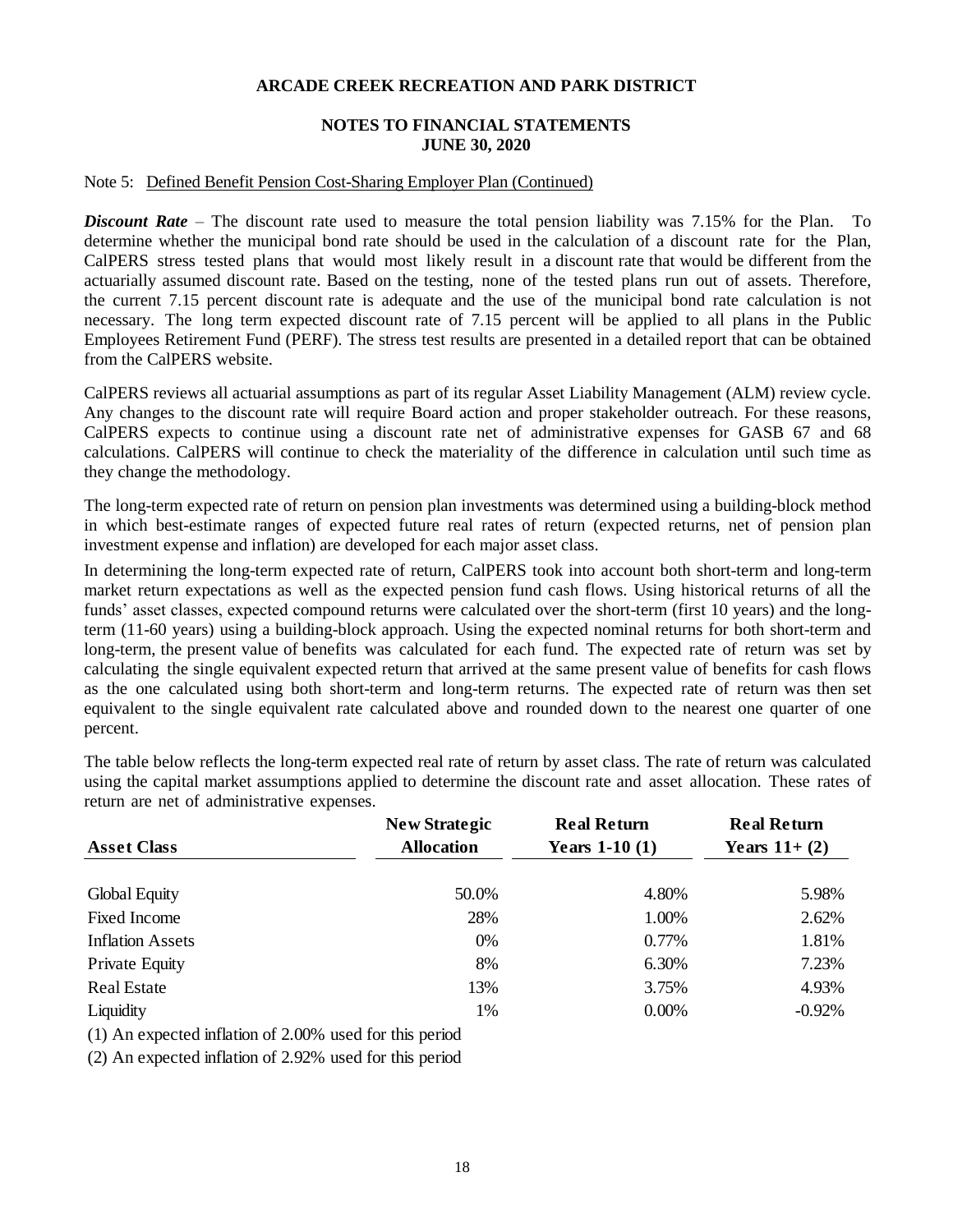## **NOTES TO FINANCIAL STATEMENTS JUNE 30, 2020**

#### Note 5: Defined Benefit Pension Cost-Sharing Employer Plan (Continued)

*Sensitivity of the Proportionate Share of the Net Pension Liability to Changes in the Discount Rate* – The following presents the District's proportionate share of the net pension liability for the Plan, calculated using the discount rate for the Plan, as well as what the District's proportionate share of the net pension liability would be if it were calculated using a discount rate that is 1-percentage point lower or 1-percentage point higher than the current rate:

|             | Discount Rate -1% |  | <b>Current Discount</b> | Discount Rate $+1\%$ |         |  |
|-------------|-------------------|--|-------------------------|----------------------|---------|--|
|             | $(6.15\%)$        |  | Rate $(7.15\%)$         | $(8.15\%)$           |         |  |
| Misc Tier I | 422,498           |  | 263,394                 |                      | 132,065 |  |

Note 6: Developer Impact Fees

The County maintains a restricted account for the benefit of the Arcade Creek Recreation and Park District. The corpus of the trust consists of impact fees paid by developers of subdivisions within the boundaries of the District. The use of these funds by the District is restricted for the purpose of providing park and recreation facilities to serve the population. The District maintains the activity of these funds in a special revenue fund.

#### Note 7: Risk Management

The District is exposed to various risks of loss related to torts; theft of, damage to, and destruction of assets; errors and omissions; injuries to employees; and natural disasters. The District together with other districts in the State carry California Association For Park And Recreation Insurance (CAPRI), a public entity risk pool currently operating as a common risk management and insurance program for member districts. The District pays an annual premium to CAPRI for its general insurance coverage. Furthermore the District carries workers compensation coverage with other districts in the State through the CAPRI. Membership in the California Association of Recreation and Park Districts is required when applying for CAPRI.

The Agreement for Formation provides that CAPRI will be self-sustaining through member premiums. CAPRI reinsures through commercial companies for general and automobile liability and all risk property insurance, including boiler and machinery coverage, is subject to a \$2,000 deductible per occurrence payable by the District. Financial statements for CAPRI are available at the District's office for fiscal year ending June 30, 2020.

The District carries commercial insurance for other risks of loss, including employees' health insurance.

#### Note 8: Net Position/Fund Balances

The government-wide activities fund financial statements utilize a net position presentation. Net position is categorized as net investment in capital assets, restricted and unrestricted.

- *Net Investment in Capital Assets –* This category groups all capital assets, into one component of net position. Accumulated depreciation and the outstanding balances of debt that are attributable to the acquisition, construction or improvement of these assets reduce the balance in this category.
- *Restricted Net Position –* This category presents external restrictions imposed by creditors, grantors, contributors or laws and regulations of other governments and restrictions imposed by law though constitutional provisions or enabling legislation.
- *Unrestricted Net Position* This category represents net position the District, not restricted for any project or other purpose.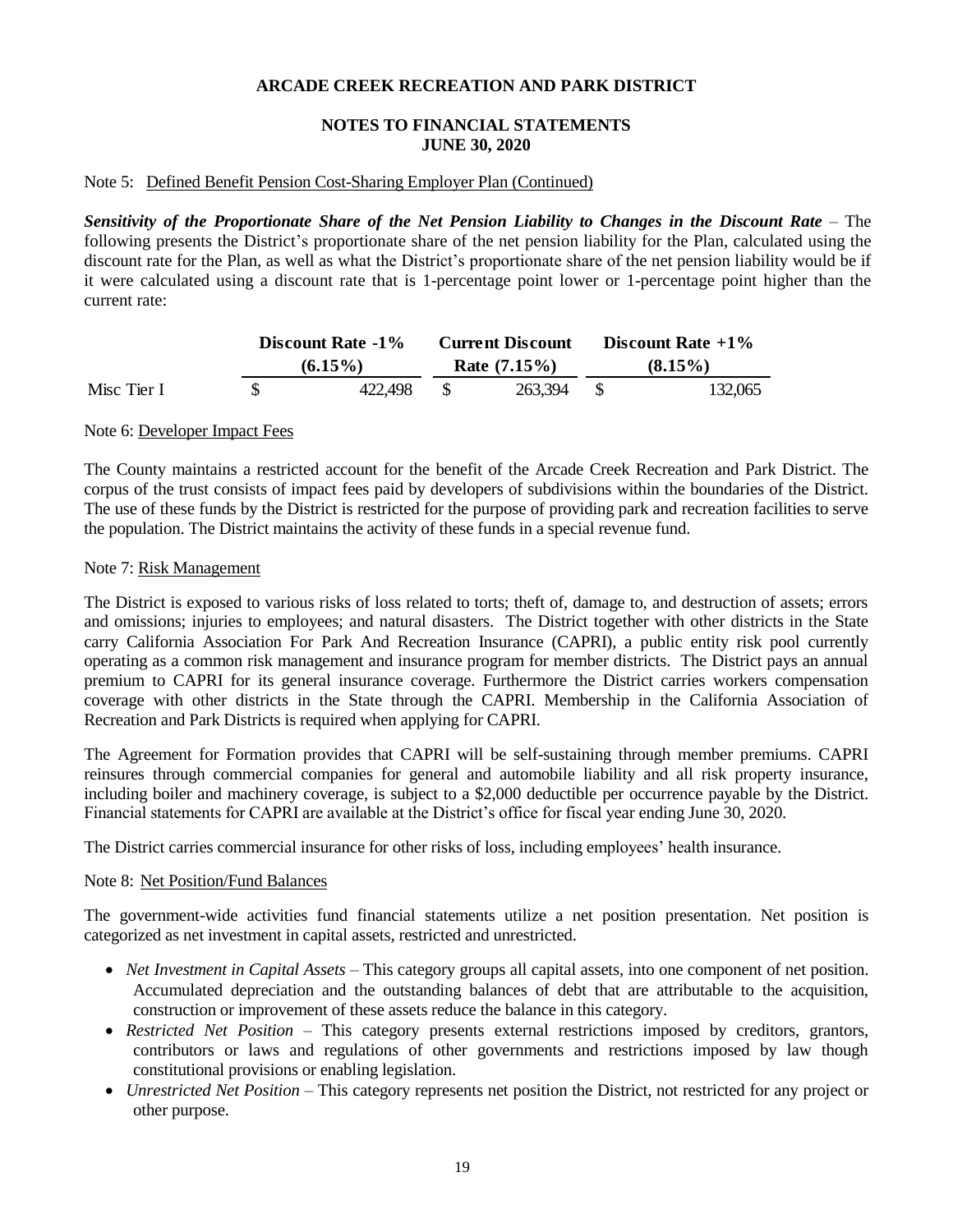## **NOTES TO FINANCIAL STATEMENTS JUNE 30, 2020**

## Note 8: Net Position/Fund Balances (Continued)

## Fund Balances – Governmental Funds

The District adopted a policy for GASB Statement No. 54, Fund Balance Reporting, in the current fiscal year. GASB 54 establishes fund balance classifications that comprise a hierarchy based on the extent to which a government is bound to observe constraints imposed upon the use of the resources reported in governmental funds. While the classifications of fund balance in the District's various governmental funds were revised, the implementation of this standard had no effect on total fund balance. Detailed information on governmental fundtype, fund balances are as follows:

|                                          |  | General                  |  | Developer |                 |       |                  |       |
|------------------------------------------|--|--------------------------|--|-----------|-----------------|-------|------------------|-------|
|                                          |  | Fees<br>Fund             |  |           | <b>ADA</b> Fees |       | Capital Projects |       |
| <b>Restricted for Developer Deposits</b> |  | $\overline{\phantom{0}}$ |  | 452,134   |                 | 1,361 |                  |       |
| Assigned for next years budget           |  | 160,000                  |  |           |                 |       |                  | 5767  |
| Assigned for capital projects            |  |                          |  |           |                 |       |                  | 373   |
| Unassigned                               |  | 246,666                  |  |           |                 |       |                  |       |
| Total fund balance                       |  | 406,666                  |  | 452,134   | S               | 1.361 |                  | 6,140 |
|                                          |  |                          |  |           |                 |       |                  |       |

Note 9: Site Lease Agreements

The District entered into an agreement with AT&T whereby the District leased property to AT&T for a communications transmission tower. The lease is a term of five years with rights to extend the term for five additional terms of five years each. Payments are due and payable quarterly.

During the fiscal year ending June 30, 2004 the District entered into a site lease agreement with Metro PCS, whereby Metro PCS agreed to lease a site for a cellular tower and pay the District \$2,500 up front plus \$1,200 per month adjusted every renewal term by 15%. The initial term is five years then four additional five year options.

During the fiscal year ending June 30, 2006 the District entered into a site lease agreement with T Mobile, whereby T-Mobile agreed to lease a site for a cellular tower and pay the District \$7,500 up front plus \$2,000 per month adjusted annually by up to 3%. The initial term is five years then five additional five year options. Additionally T-Mobile will pay \$400 annually for the lease options.

On August 20, 2012, the District approved by resolution the sale of the District cell tower lease agreements noted above and assigned management of the cell tower sites to Crown Castle, Inc. The purchase price was \$574,500 for site one and \$596,000 for site two. The amount collected in advance by the District was approximately \$54,000 and then 240 monthly payments will be made for approximately \$4,600 per month. Crown Castle, Inc., was granted a 60 year (720 month) easement term and has the unilateral right to terminate the lease for any reason.

Note 10: Stewardship, Compliance and Accountability

## A. Net Position (Deficit)

As of June 30, 2020 the District's had a deficit unrestricted net position of \$125,978. This is a result of the implementation of GASB 68 for the District's pension plan. The effect of GASB 68 on net position at June 30, 2020 is a reduction to net position of \$269,868.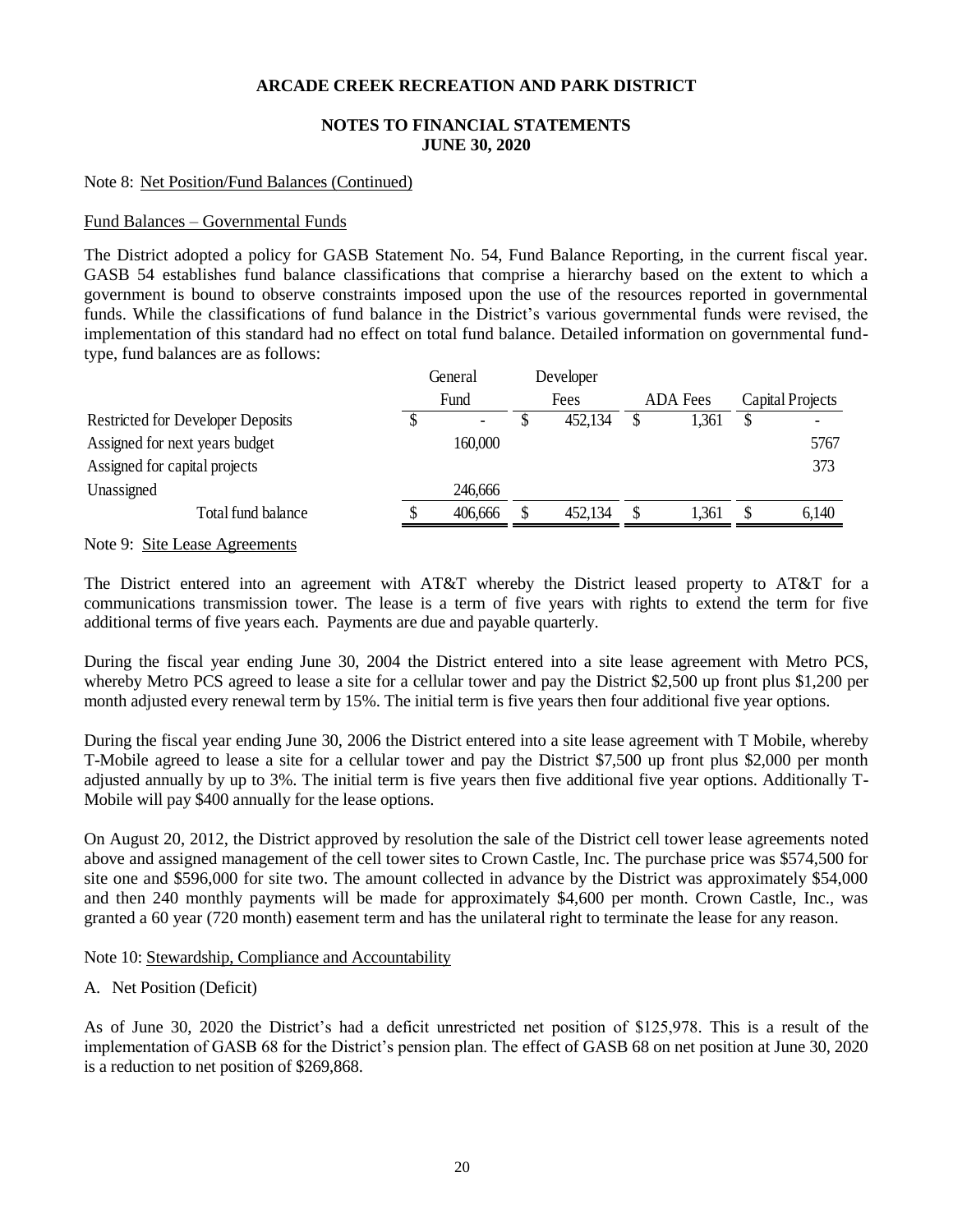# **NOTES TO FINANCIAL STATEMENTS JUNE 30, 2020**

# Note 11: Revenue Limitations Imposed by California Proposition 218

Proposition 218, which was approved by the voters in November 1996, regulates the District's ability to impose, increase, and extend taxes and assessments. Any new increase or extended taxes and assessments subject to the provisions of Proposition 218, requires voter approval before they can be implemented. Additionally, Proposition 218 provides that these taxes and assessments are subject to voter initiative and may be rescinded in the future years by the voters.

Note 12: Commitments and Contingencies

## **Grants**

Amounts received or receivable from grant agencies are subject to audit and adjustment by grantor agencies. Any disallowed claims, including amounts already collected, may constitute a liability of the applicable funds. The amount, if any, of expenditures that may be disallowed by the grantor cannot be determined at this time, although the District expects such amounts, if any, to be immaterial.

# **COVID 19**

In December 2019, a novel strain of coronavirus has spread around the world resulting in business and social disruption. The coronavirus was declared a Public Health Emergency of International Concern by the World Health Organization on January 30, 2020. The operations and business results of Cordelia Fire Protection District could potentially be adversely affected by this global pandemic. The extent to which the coronavirus may impact business activity or investment results will depend on future developments, which are highly uncertain and cannot be predicted, including new information which may emerge concerning the severity of the coronavirus and the actions required to contain the coronavirus. The District has not included any contingencies in the financial statements specific to this issue.

## **Line of Credit**

At June 30, 2020 the District had \$346,500 available on its line of credit with UMPQUA Bank.

Note 13: Gann Limit

| Total Tax and Interest Revenue 2019-20  | 675.704   |
|-----------------------------------------|-----------|
| Amount of limit for 2019-20             | 1,486,767 |
|                                         |           |
| Amount (under)/over limit (all sources) | (811,063) |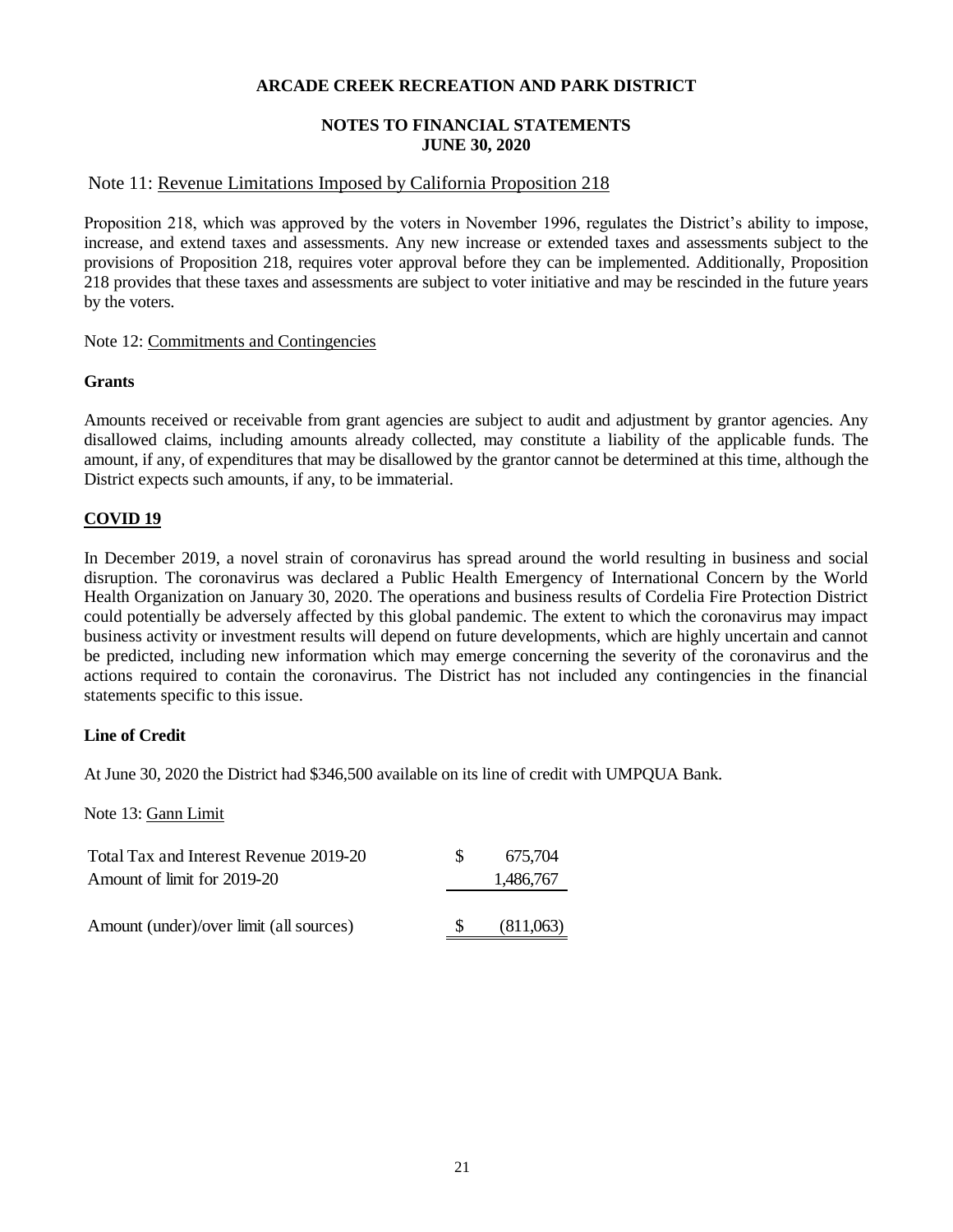# **ARCADE CREEK RECREATION AND PARK DISTRICT REQUIRED SUPPLEMENTARY INFORMATION BUDGETARY COMPARISON SCHEDULE GENERAL FUND JUNE 30, 2020**

|                                                    |                         |                |           | Variance      |  |
|----------------------------------------------------|-------------------------|----------------|-----------|---------------|--|
|                                                    | <b>Budgeted Amounts</b> |                |           | Favorable     |  |
|                                                    | Original                | Final          | Actual    | (Unfavorable) |  |
| Revenues                                           |                         |                |           |               |  |
| Property taxes                                     | \$627,075               | 627,075<br>\$  | \$635,023 | \$<br>7,948   |  |
| Intergovernmental revenues                         | 127,585                 | 127,585        | 127,173   | (412)         |  |
| Charges for current services                       | 25,000                  | 25,000         | 24,876    | (124)         |  |
| Use of money and property                          | 70,400                  | 70,400         | 73,362    | 2,962         |  |
| Other revenues                                     | 23,000                  | 23,000         | 7,865     | (15, 135)     |  |
| <b>Total Revenues</b>                              | 873,060                 | 873,060        | 868,299   | (4,761)       |  |
| Expenditures                                       |                         |                |           |               |  |
| Salaries and benefits                              | 501,493                 | 501,493        | 443,782   | 57,711        |  |
| Services and supplies                              | 330,189                 | 330,189        | 266,245   | 63,944        |  |
| Debt service                                       |                         |                |           |               |  |
| Principal expense                                  | 25,600                  | 25,600         | 26,700    | (1,100)       |  |
| Interest expense                                   | 12,278                  | 12,278         | 10,609    | 1,669         |  |
| Capital outlay                                     | 60,399                  | 60,399         | 60,399    |               |  |
| Contingency                                        | 40,000                  | 40,000         |           | 40,000        |  |
| <b>Total Expenditures</b>                          | 969,959                 | 969,959        | 807,735   | 162,224       |  |
| Excess (deficit) of revenues over (under)          |                         |                |           |               |  |
| expenditures before other financing sources (uses) | (96,899)                | (96,899)       | 60,564    | 157,463       |  |
| Other Financing Sources (Uses)                     |                         |                |           |               |  |
| Sale of assets                                     |                         |                | 26,670    | 26,670        |  |
| Operating transfers in                             |                         |                | 10,508    | 10,508        |  |
| Total other financing sources (uses)               |                         |                | 37,178    | 37,178        |  |
| Net change in fund balances                        | (96,899)<br>\$          | (96,899)<br>\$ | 97,742    | 194,641<br>S  |  |
| Fund balance, beginning of fiscal year             |                         |                | 308,924   |               |  |
| Fund balance, end of fiscal year                   |                         |                | \$406,666 |               |  |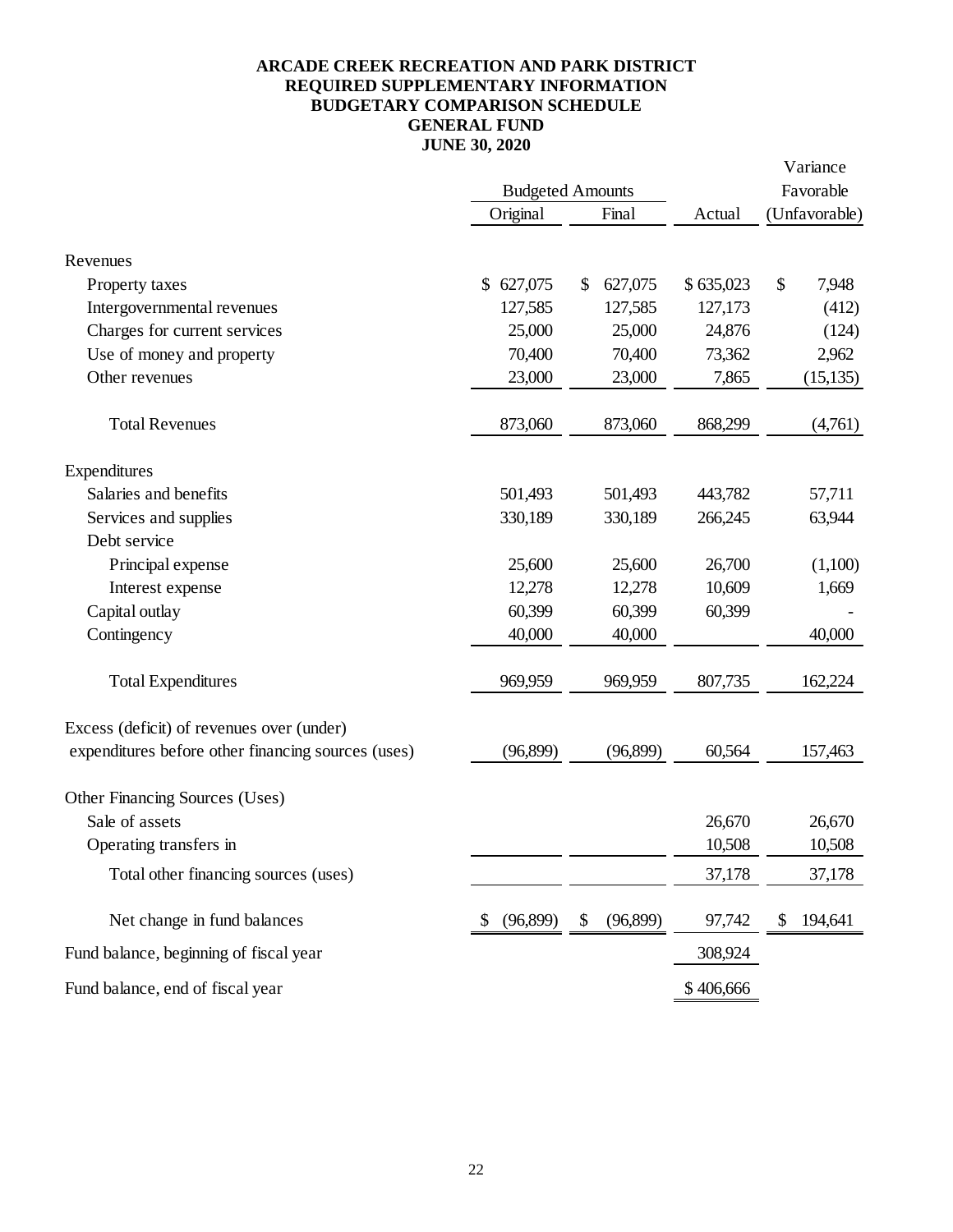## **ARCADE CREEK RECREATION AND PARK DISTRICT REQUIRED SUPPLEMENTARY INFORMATION SCHEDULE OF THE DISTRICT'S PROPORTIONATE SHARE OF THE NET PENSION LIABILITY JUNE 30, 2020**

| Reporting date | District's proportionate<br>share of the net pension<br>liability (asset) | District's proportionate<br>share of the net pension<br>liability (asset) | District's<br>covered-employee<br>payroll | District's proportionate share of the net<br>pension liability (asset) as a percentage<br>of its covered-employee payroll | Plan fiduciary net position<br>as a percentage of<br>the total pension liability |
|----------------|---------------------------------------------------------------------------|---------------------------------------------------------------------------|-------------------------------------------|---------------------------------------------------------------------------------------------------------------------------|----------------------------------------------------------------------------------|
|                |                                                                           |                                                                           |                                           |                                                                                                                           |                                                                                  |
| 6/30/2016      | 0.01978%                                                                  | \$542,794                                                                 | \$250,242                                 | 216.91%                                                                                                                   | 56.49%                                                                           |
| 6/30/2017      | 0.01623%                                                                  | \$563,916                                                                 | \$244,577                                 | 230.57%                                                                                                                   | 59.43%                                                                           |
| 6/30/2018      | 0.01523%                                                                  | \$600,257                                                                 | \$213,023                                 | 281.78%                                                                                                                   | 58.40%                                                                           |
| 6/30/2019      | 0.01458%                                                                  | \$549,407                                                                 | \$224,687                                 | 244.52%                                                                                                                   | 80.01%                                                                           |
| 6/30/2020      | 0.00658%                                                                  | \$263,394                                                                 | \$213,295                                 | 123.49%                                                                                                                   | 80.78%                                                                           |
|                |                                                                           |                                                                           |                                           |                                                                                                                           |                                                                                  |

The schedule is presented to illustrate the requirement to show information for 10 years. However, until a full 10-year trend is compiled, only information for those years for which information is available is presented.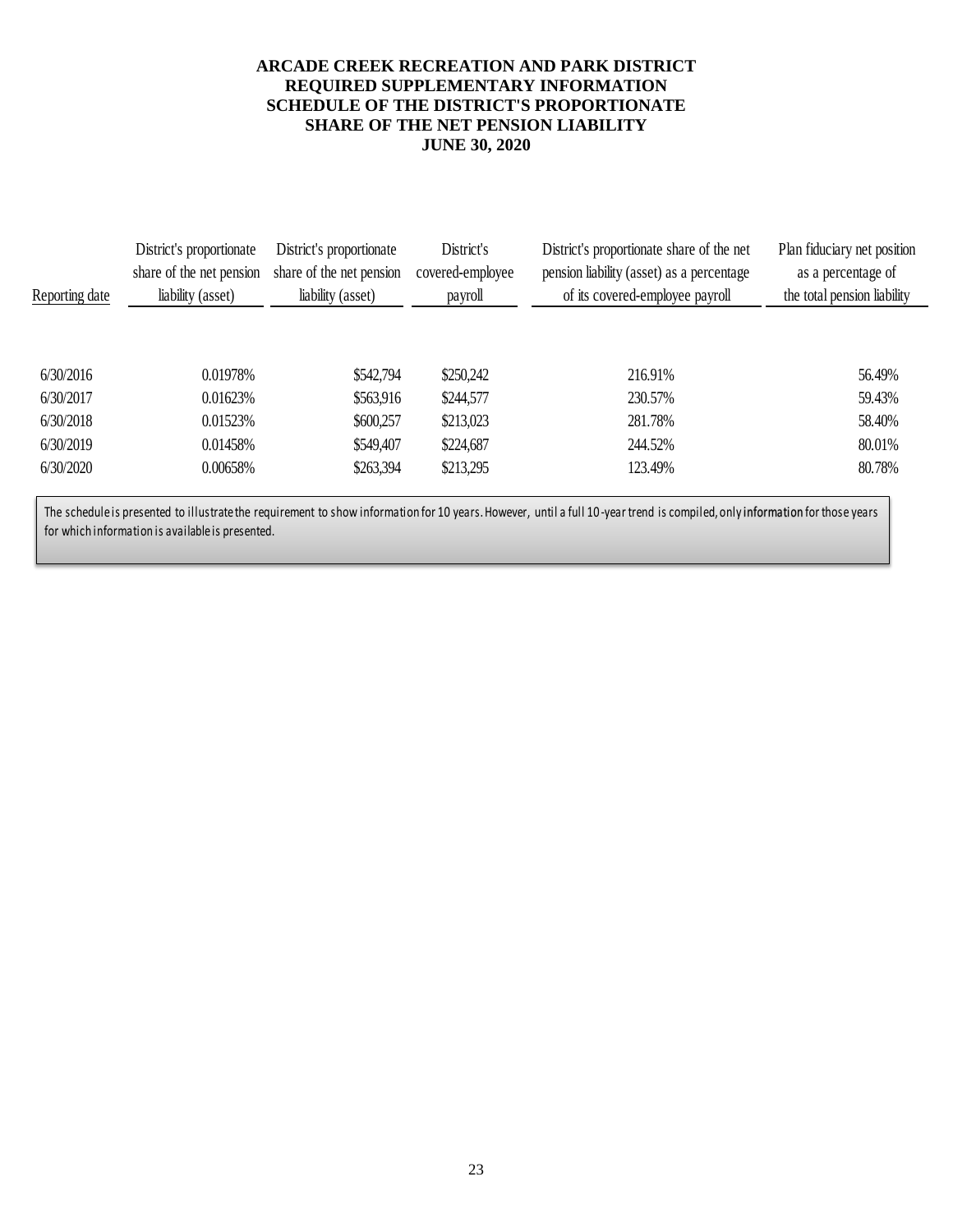# **ARCADE CREEK RECREATION AND PARK DISTRICT REQUIRED SUPPLEMENTARY INFORMATION SCHEDULE OF THE DISTRICT'S PENSION CONTRIBUTIONS JUNE 30, 2020**

| Reporting date | Contractually<br>required contribution | Contributions in relation to the<br>contractually required contribution |   | Contribution<br>deficiency (excess) | District's covered<br>employees payroll | Contribution as a percentage<br>of covered-employee payroll |
|----------------|----------------------------------------|-------------------------------------------------------------------------|---|-------------------------------------|-----------------------------------------|-------------------------------------------------------------|
|                |                                        |                                                                         |   |                                     |                                         |                                                             |
| 6/30/2016      | \$78,383                               | (\$78,383)                                                              |   | \$0                                 | \$240,210                               | 32.63%                                                      |
| 6/30/2017      | \$81,976                               | $(\$81,976)$                                                            |   | \$0                                 | \$250,080                               | 32.78%                                                      |
| 6/30/2018      | \$83,284                               | $(\$83,284)$                                                            |   | \$0                                 | \$213,023                               | 39.10%                                                      |
| 6/30/2019      | \$31,744                               | $(\$31,744)$                                                            |   | \$0                                 | \$224,687                               | 14.13%                                                      |
| 6/30/2020      | \$36,036                               | $(\$64,036)$                                                            | S | (28,000)                            | \$213,295                               | 30.02%                                                      |

The schedule is presented to illustrate the requirement to show information for 10 years. However, until a full 10 -year trend is compiled, only information for those years for which information is available is presented.